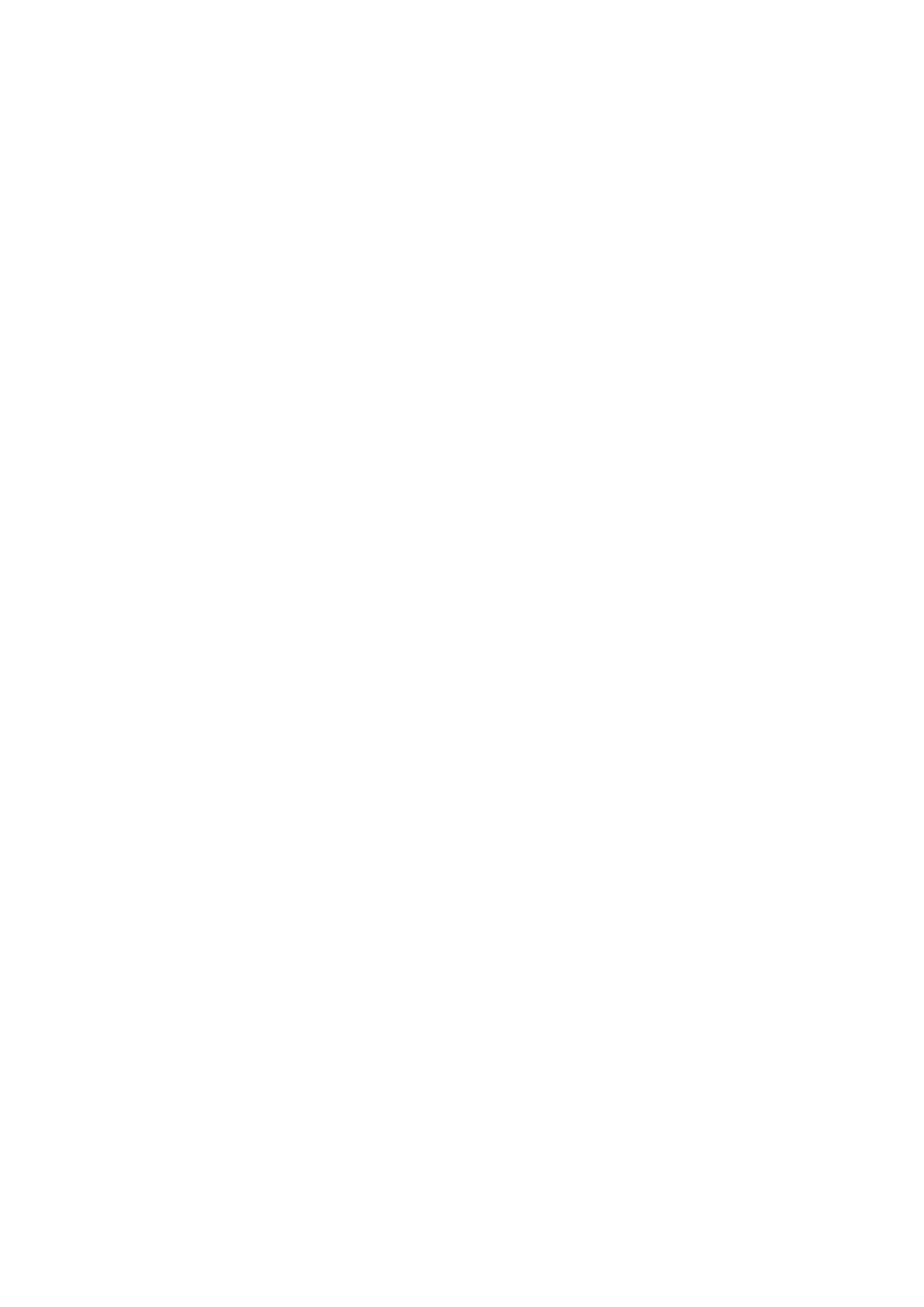### A Policy on Inclusive Education in Schools

#### Route to Quality Inclusion



Published in 2019

MINISTRY FOR EDUCATION AND EMPLOYMENT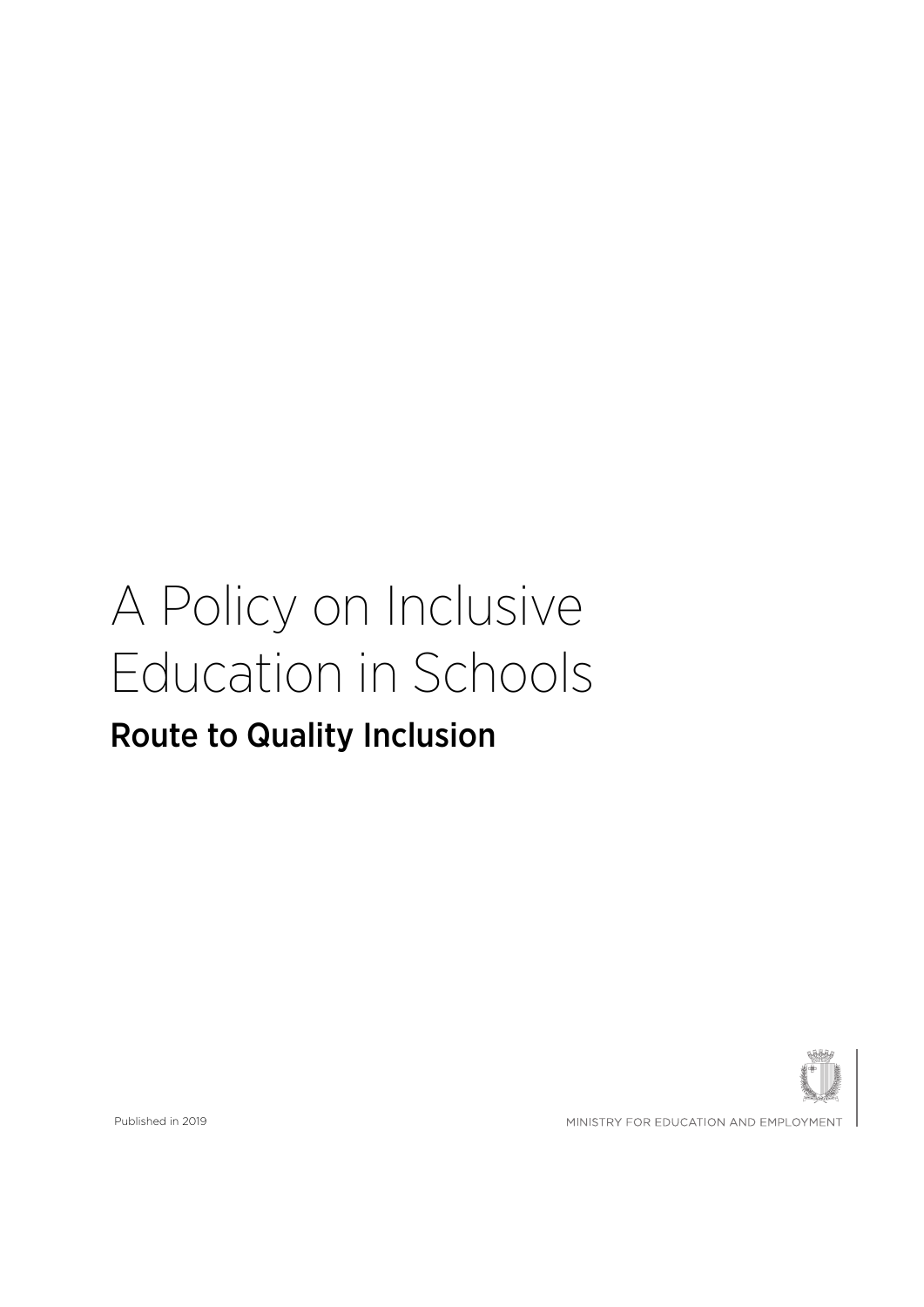

Hon. Evarist Bartolo MP Minister for Education & Employment

The national policy documentations *A Policy on Inclusive Education in Schools: Route to Quality Inclusion* and *A National Inclusive Education Framework* give a comprehensive, structured and harmonised guide to educators, professionals and parents in the passage towards a more effective and efficient education system. Inclusion, inclusive education and inclusive practices are fundamental for an operative and effective education system. We believe that it is the duty of the Government and society at large to ensure that all citizens are given equitable prospects and experiences through an inclusive education that is designed to meet the strengths and needs of each individual child and young person. The document *A Policy on Inclusive Education in Schools: Route to Quality Inclusion* through it's four benchmarks presents key areas towards a valued inclusion that is accessible and equitable for all. This national policy is also viewed as a transformational process that is intertwined into ten themes that are presented in the *National Inclusive Education Framework*. The said framework develops a holistic and applied approach towards the implementations of inclusive education practices. Both documents support stakeholders working at the Ministry for Education and Employment, colleges and schools in becoming superior advocates of inclusion and inclusive education practices.

We encourage you to join us in this aspiring venture as we seek a more inclusive education system where everyone is valued, accepted and encouraged to thrive.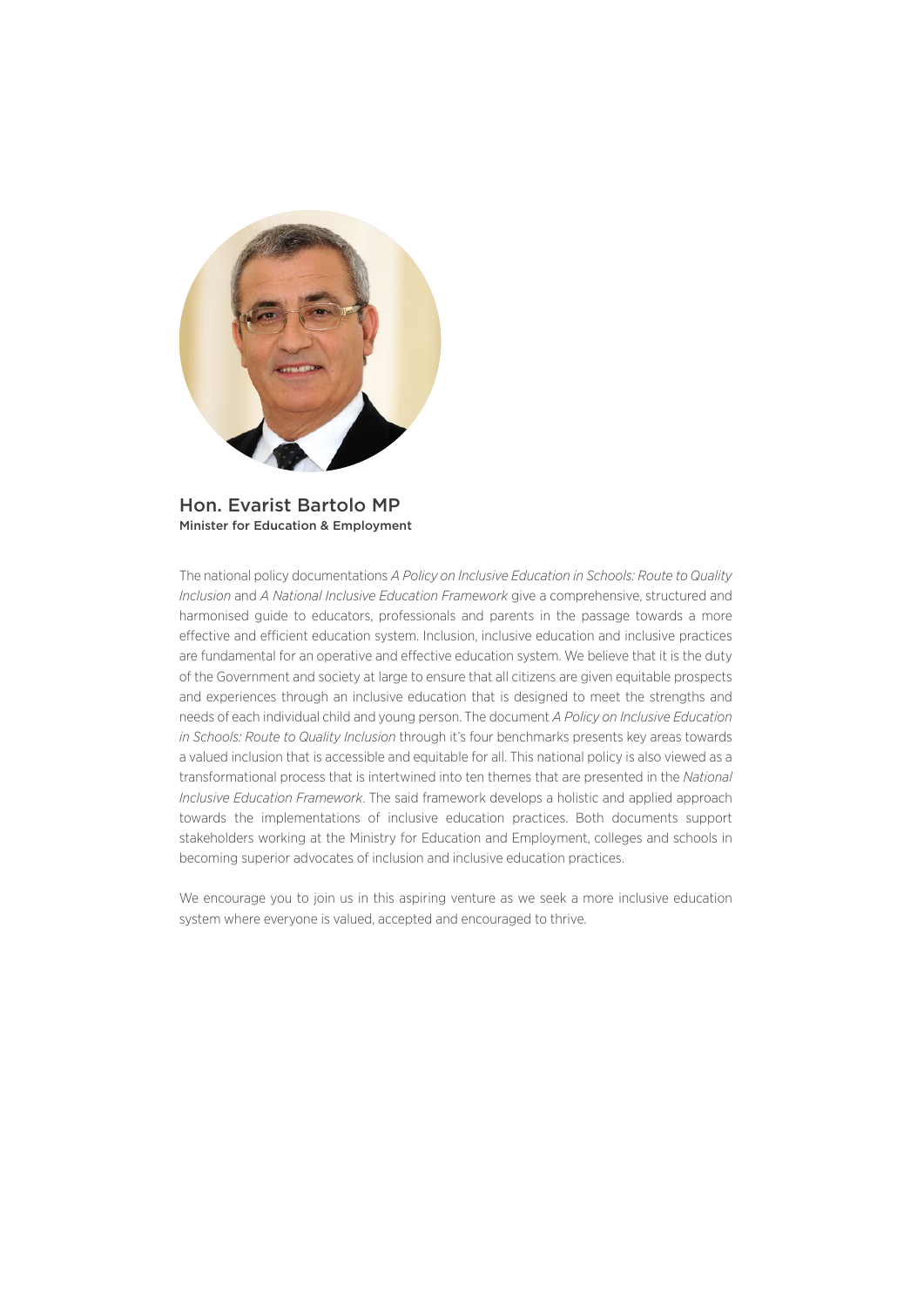

Dr Francis Fabri Permanent Secretary

Inclusive Education is at the forefront of the Ministry for Education and Employment. It is the mission of the Ministry to develop an education system that is committed to encourage schools to maintain an inclusive, democratic, equitable, supportive and safe learning environment that is free from harassment, discrimination, segregation, prejudice, labelling, categorisation and exclusion. *A Policy on Inclusive Education in Schools: Route to Quality Inclusion* and *A National Inclusive Education Framework* is committed in consolidating the four broad goals established in the *Framework for the Education Strategy for Malta 2014-2014.* These policy documents aim to reduce the gaps in educational outcomes, increase participation of learners, support educational achievement of all children and young people and raise the student attainment levels.

These policy documents compliment the new secondary education reform *My Journey: Achieving through different paths.* This promotes a transformation of academic, vocational and applied learning programmes from the 'one size fits all' system to an inclusive and equitable learning system for all learners.

Our vision is for Maltese Society to become truly an inclusive community – a society in which belongingness, equity, diversity and rights play a major role within our education system. Likewise it is our determination to empower all citizens by a personalised and an inclusive educational system.



Maria McNamara Director General

Every child and young person benefits from involvement in learning contexts that endeavour for quality, recognise and celebrate diversity, and are culturally and socially responsive. The success of this system depends on high quality leadership, teaching and learning, the engagement of parents and communities, and the ability of learners to choose meaningful learning pathways starting from the early years and throughout their life course. It is timely for us to revisit the ways in which we support children and young people to ensure that they all benefit from high quality provision.

These policy documents set the direction for a stepped approach to strengthen the current provision so that it meets the needs of all children, young people and their families in feeling included and supported. The ten themes selected in the framework will support schools to create true inclusive learning-friendly environments. The Directorate of Educational Services is committed to implement these two policy documents in our educational settings for the benefit of all educators, children, young people, parents and Maltese society.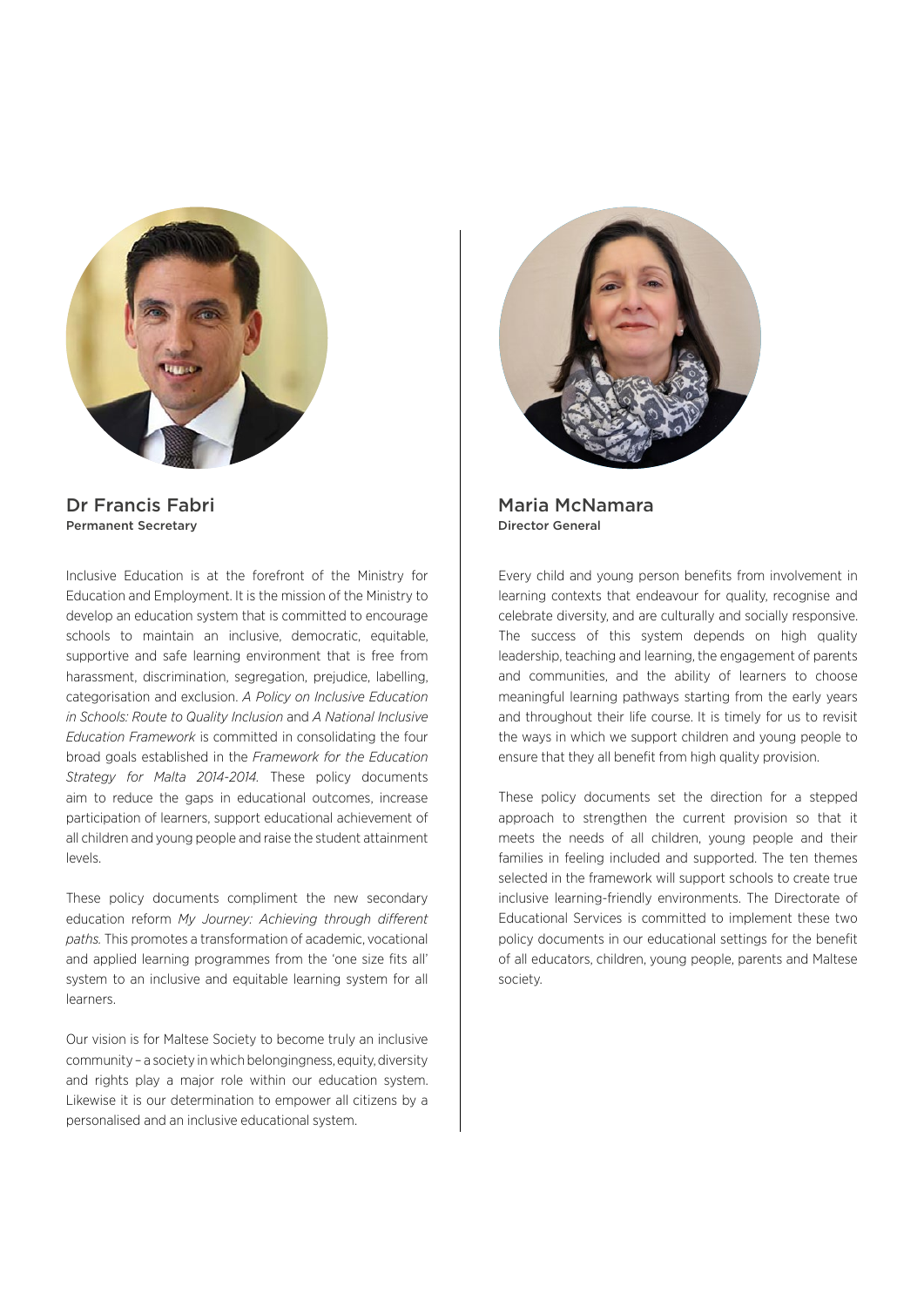#### List of Contributors

**Ms Josanne Ghirxi – Assistant Director Inclusive Education, NSSS Ms Darlene Borg – Assistant Director Special Education, NSSS Dr Jonathan Camenzuli – Education Officer Inclusive Education, NSSS Dr Maria Pace – Education Officer Inclusive Education, NSSS Ms Amanda Schembri Muscat – Education Officer Inclusive Education, NSSS**

The contributors would like to acknowledge the work carried out in an earlier version of the document by the appointed Inclusion Policy Framework Working Group chaired by DG DES.

Feedback was also provided by Profs Mark Borg, who always contributed extremely valuable critique that improved the document considerably. The contributors have also received continuous support and encouragement from Ms Maria Mc Namara (DG DES) and Ms Sandra Cortis (Director NSSS). Invaluable support was provided by Mr Oliver Scicluna (Commissioner for the Rights of Persons with Disability). Esteemed guidance was also provided by Dr Amanda Watkins on behalf of the European Agency for Special Needs and Inclusive Education.

Feedback was also provided by:

**Dr Jacqueline Vanhear (Director Quality Assurance) Mr Raymond J Camilleri (Head, School Internal Review and Support Unit) The Council of the College Principals Mr Dunstan Hamilton (EO PSCD) Profs Paul Bartolo Profs Sandro Caruana Dr Colin Calleja Bord Konsultattiv għall-Edukazzjoni Obbligatorja The Human Rights and Integration Directorate (HRID) Malta Federation of Persons with a Disability (MFODP) National Commission for the Promotion of Equality (NCPE)**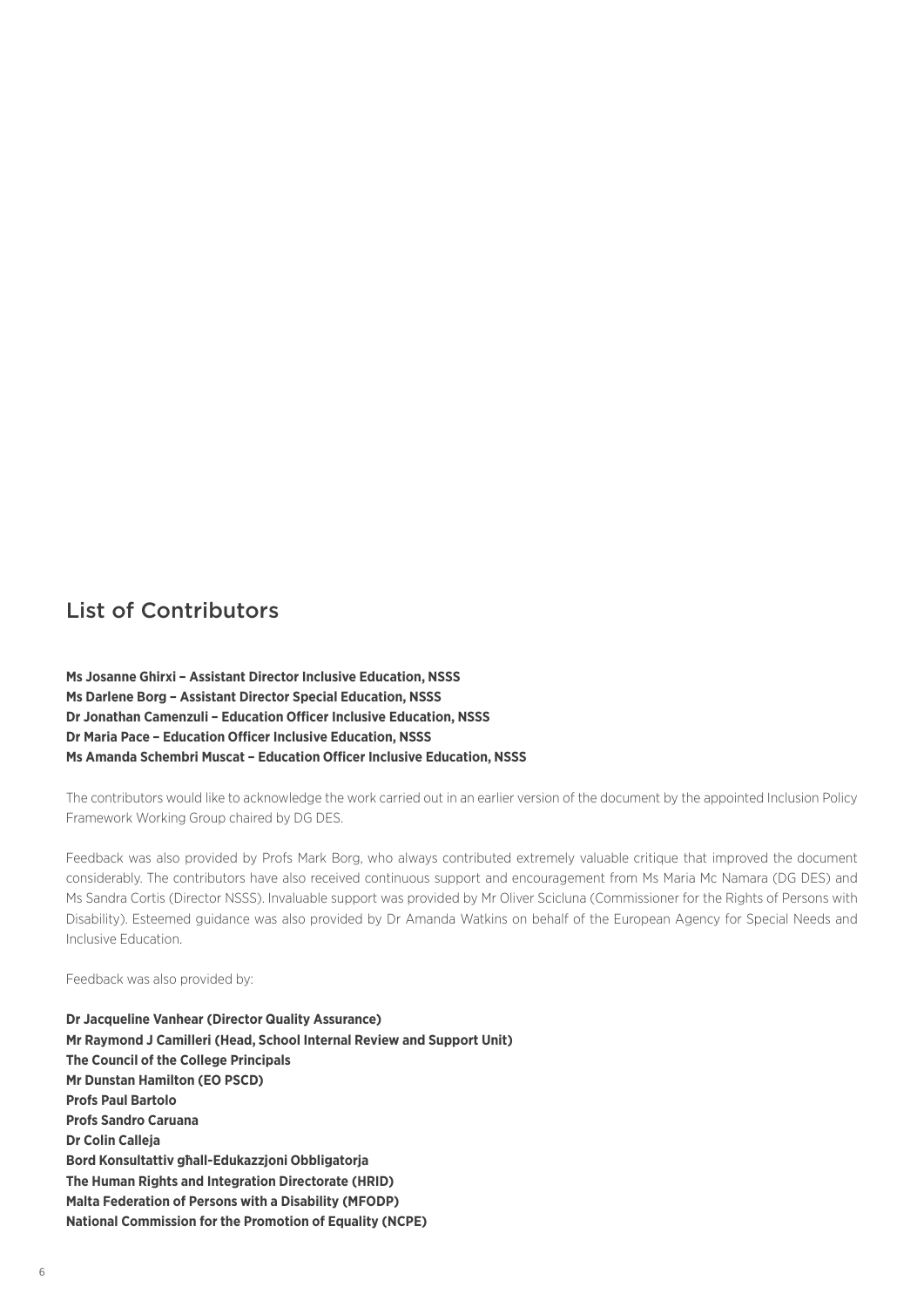#### Contents

| Terminology and acronyms                       | 8  |
|------------------------------------------------|----|
| Background and context                         | 11 |
| Policy aims and goals                          | 13 |
| Principles                                     | 15 |
| Policy Benchmarks                              | 16 |
| Related legislation and local documentation    | 21 |
| Cultivating inclusive education in our schools | 25 |
| References                                     | 28 |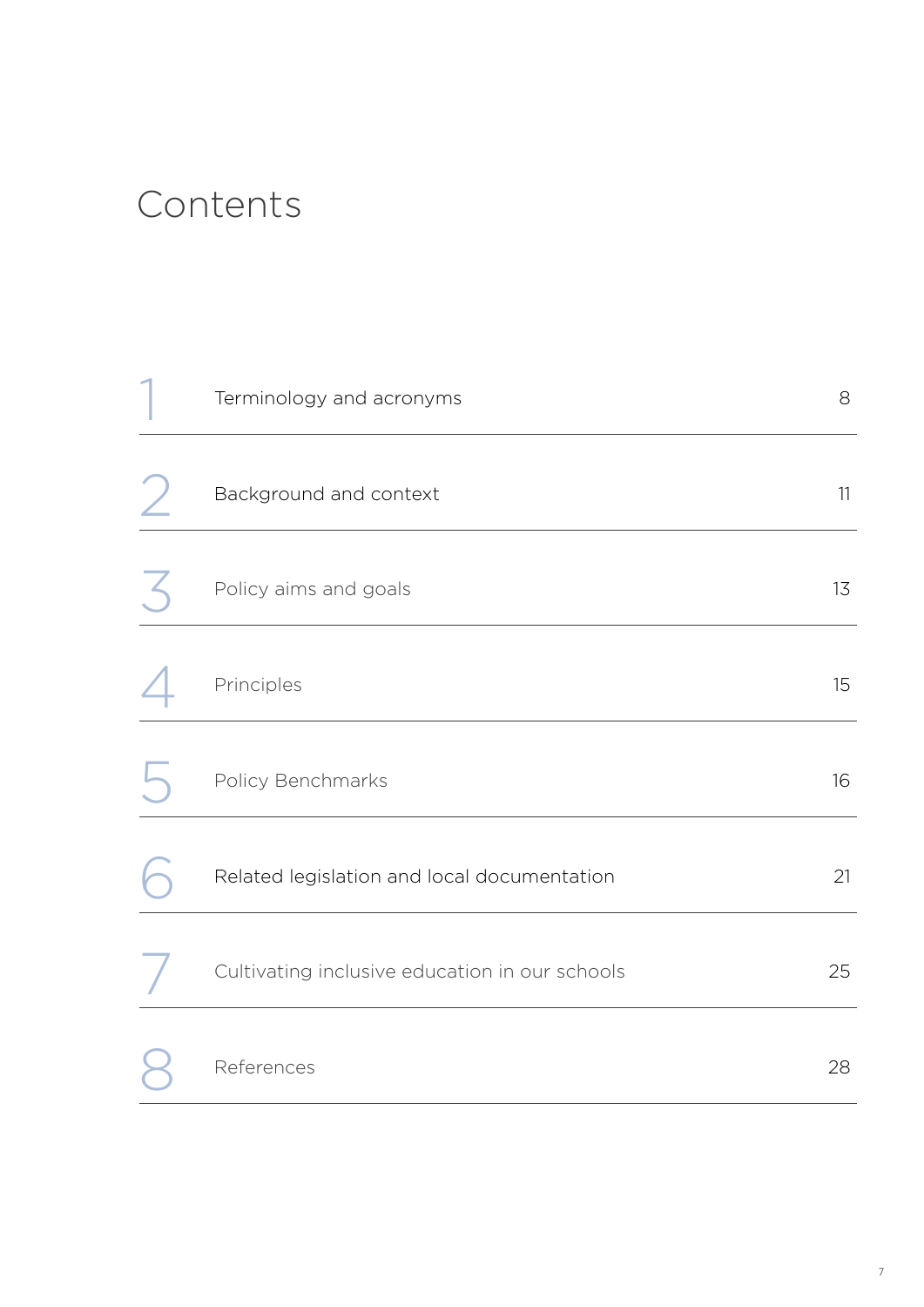# Terminology<br>and Acronyms<br>2008 and Acronyms

#### **1.1 TERMINOLOGY**

| <b>Barriers</b>                                                 | Refers to factors in a person's environment that, through their absence or presence, limit functioning<br>and create disability (WHO, 2001)                                                                                                                                                                                                                                                                                               |
|-----------------------------------------------------------------|-------------------------------------------------------------------------------------------------------------------------------------------------------------------------------------------------------------------------------------------------------------------------------------------------------------------------------------------------------------------------------------------------------------------------------------------|
| College                                                         | Refers to a cluster of Primary, Middle and Secondary schools in the State Education Sector in Malta.                                                                                                                                                                                                                                                                                                                                      |
| <b>Continuous Professional</b><br><b>Education</b>              | Refers to training of educators in order to update and enhance their knowledge and skills                                                                                                                                                                                                                                                                                                                                                 |
| <b>Disability</b>                                               | Refers to a long-term physical, mental, intellectual or sensory impairment which in interaction with<br>various barriers may hinder one's full and effective participation in society on an equal basis with others<br>(Equal Opportunities Act, Act XXIV of 2016).                                                                                                                                                                       |
| <b>Diversity</b>                                                | Refers to differences or dimensions that can be used to differentiate groups and individual persons<br>from one another, including body appearance, ethnicity, gender, age, national origin, disability, sexual<br>orientation, gender identity, gender expression, sex characteristics, social class, level of education,<br>religion, work experiences, life styles and cultures and being sensitive to emerging diversities and needs. |
| <b>Educators</b>                                                | Refers to members of the Senior Management Team (SMT), Teachers, Kindergarten Educators and<br>Learning Support Educators (LSEs) working with learners in educational settings including Child Care<br>Centres, Kindergarten, Primary, Middle, Secondary and Post-Secondary Schools, Resource Centres,<br>Learning Support Centres, Alternative Learning Centres and any other educational institution.                                   |
| <b>Equity</b>                                                   | Equity is about ensuring that there is a concern with fairness, such that the education of all learners is<br>seen as having equal importance (UNESCO, 2017.p.13)                                                                                                                                                                                                                                                                         |
| <b>High quality education</b>                                   | Refers to a system that serves all learners in such a way that it prepares them for their future. In so doing<br>it makes provisions for a relevant curriculum, appropriate assessment, high quality teaching, collegial<br>leadership and accountability to peers and families. High quality education has high expectations for all.                                                                                                    |
| <b>Inclusive education</b>                                      | Refers to the valuing and acceptance of diversity, to its value and the rights of learners to not only<br>attend mainstream schools, but also to belong as valued members through active participation and<br>the elimination of the barriers limiting the participation and achievement of all learners, respect diverse<br>needs, abilities and characteristics.                                                                        |
| <b>Inclusive Learning-Friendly</b><br><b>Environment (ILFE)</b> | Refers to a learning environment which provides the optimal conditions for effective learning and<br>teaching to take place. Such an environment welcomes, nurtures and educates all learners regardless of<br>their gender, physical, intellectual, social, emotional, linguistic or other characteristics (UNESCO, 2015).                                                                                                               |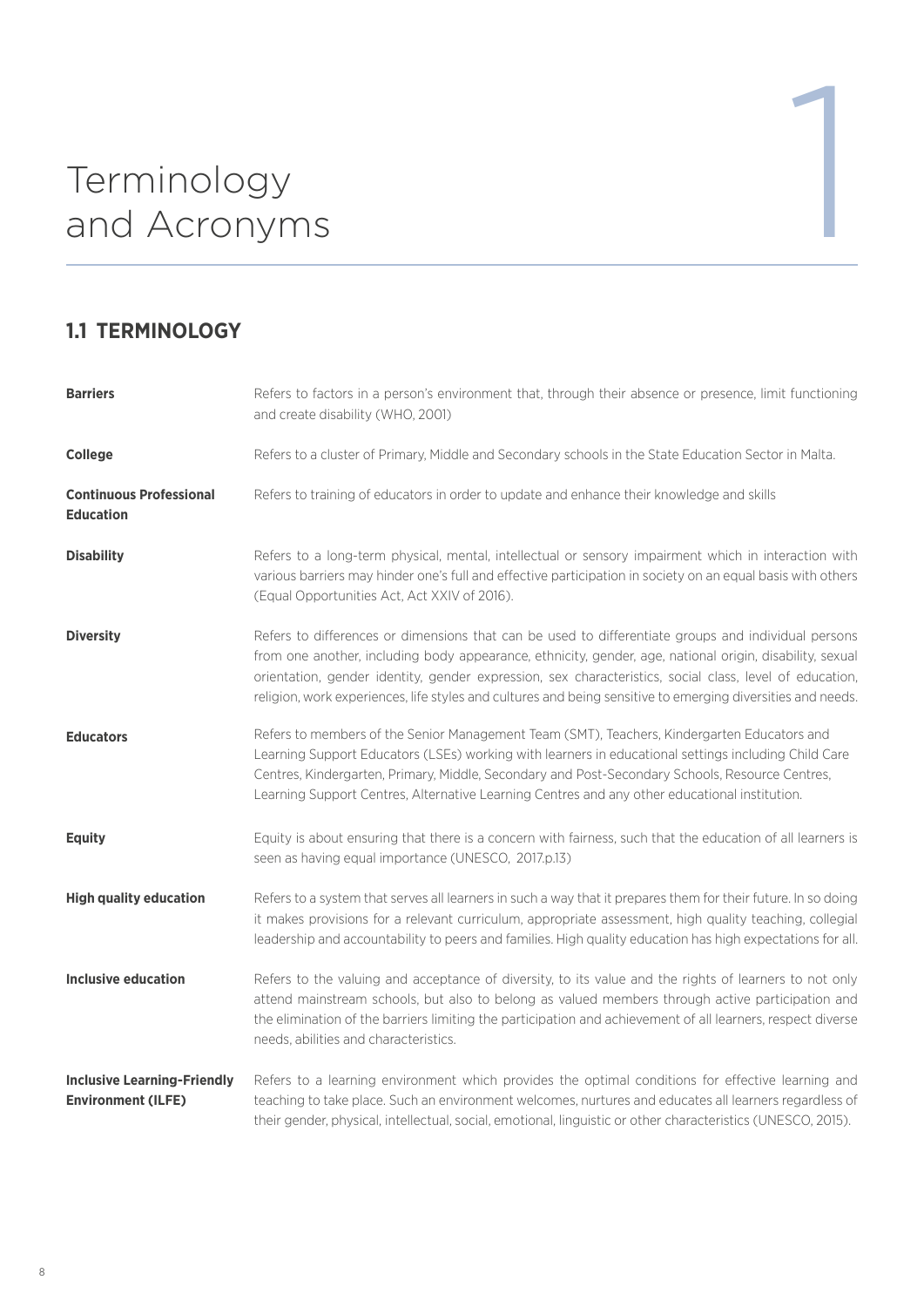| <b>Individualised Education</b><br>Plans (IEP)       | Refers to the planning for individual learner needs and the process of planning, implementing and<br>evaluating a curriculum programme as well as the holistic development of the learner.                                                                                                                                                                                                                                                                                                                                                                                             |
|------------------------------------------------------|----------------------------------------------------------------------------------------------------------------------------------------------------------------------------------------------------------------------------------------------------------------------------------------------------------------------------------------------------------------------------------------------------------------------------------------------------------------------------------------------------------------------------------------------------------------------------------------|
| <b>Inter-cultural education</b>                      | Refers to any form of education that acknowledges and fosters cultural pluralism, i.e. culture in the<br>broadest possible sense, encompassing differences in ethnicity, gender, age, national origin, disability,<br>sexual orientation, gender identity, gender expression, sex characteristics, social class, religion and<br>education. It is founded on the principle of educational equity for all learners.                                                                                                                                                                     |
| <b>Learners</b>                                      | Refers to all children who are attending Child Care Centres, Kindergarten, Primary, Middle, Secondary and<br>Post-Secondary Schools, Resource Centres, Learning Support Centres, Alternative Learning Centres and<br>any other educational institution. This policy uses the term "learner" because this term places a certain<br>degree of responsibility for learning on behalf of the individual (Bray & McClaskey, 2014). However, there<br>are many other factors that influence learning and the role of educators and learners together can lead<br>to more effective outcomes. |
| <b>Parent</b>                                        | Refers to the biological or legal guardians of the learner attending the school.                                                                                                                                                                                                                                                                                                                                                                                                                                                                                                       |
| <b>School</b>                                        | Refers to all State, Church and Independent Child care centres, Primary schools, Middle and Secondary<br>schools, and other educational centres.                                                                                                                                                                                                                                                                                                                                                                                                                                       |
| <b>School community</b>                              | Refers to the Senior Management Team, educators, support professionals and staff members who work<br>in a school, the learners who attend the school and their parents and families, broader social community<br>and organizations that have a stake in the education of learners.                                                                                                                                                                                                                                                                                                     |
| <b>School Management Team</b><br>(SMT)               | Refers to school leaders (Head of School and Assistant Head/s of School) working in a particular school,<br>also in liaison with Head of Departments and Head of Department Inclusion. This term also refers to<br>Learning Support Centre Coordinators.                                                                                                                                                                                                                                                                                                                               |
| <b>Support structures and</b><br>services            | Refers to specialised settings and specialised professionals (college based or private) who offer services<br>to learners through screening, early intervention and throughout compulsory schooling. Ideally, these<br>services are offered in class with professionals in consultation with educators, working in transdisciplinary<br>teams.                                                                                                                                                                                                                                         |
| <b>Universal Design for</b><br><b>Learning (UDL)</b> | Refers to a concept that rather than adapting or changing learners to best fit curriculum (curriculum as<br>defined by: goals, materials, methods and assessments), UDL focuses on how to build flexible learning<br>environments that prioritise access for all, from the point of design, rather than as an afterthought,<br>through multiple means of engagement, representation of content knowledge, and action and<br>expression. (Meyer, Rose & Gordon, 2014) UDL provides multiple means of engagement, representation<br>and expression (Salend, 2011).                       |
| <b>Whole-School</b><br><b>Development Plan (SDP)</b> | Refers to the procedure whereby schools implement and manage change to enhance quality. This<br>planning emerges from a system of ongoing self-evaluation that enables schools to set priority<br>targets in all areas of school life, set up a plan of action which is regularly reviewed and through<br>it establish ways of consultation with, and involvement of different stakeholders.                                                                                                                                                                                           |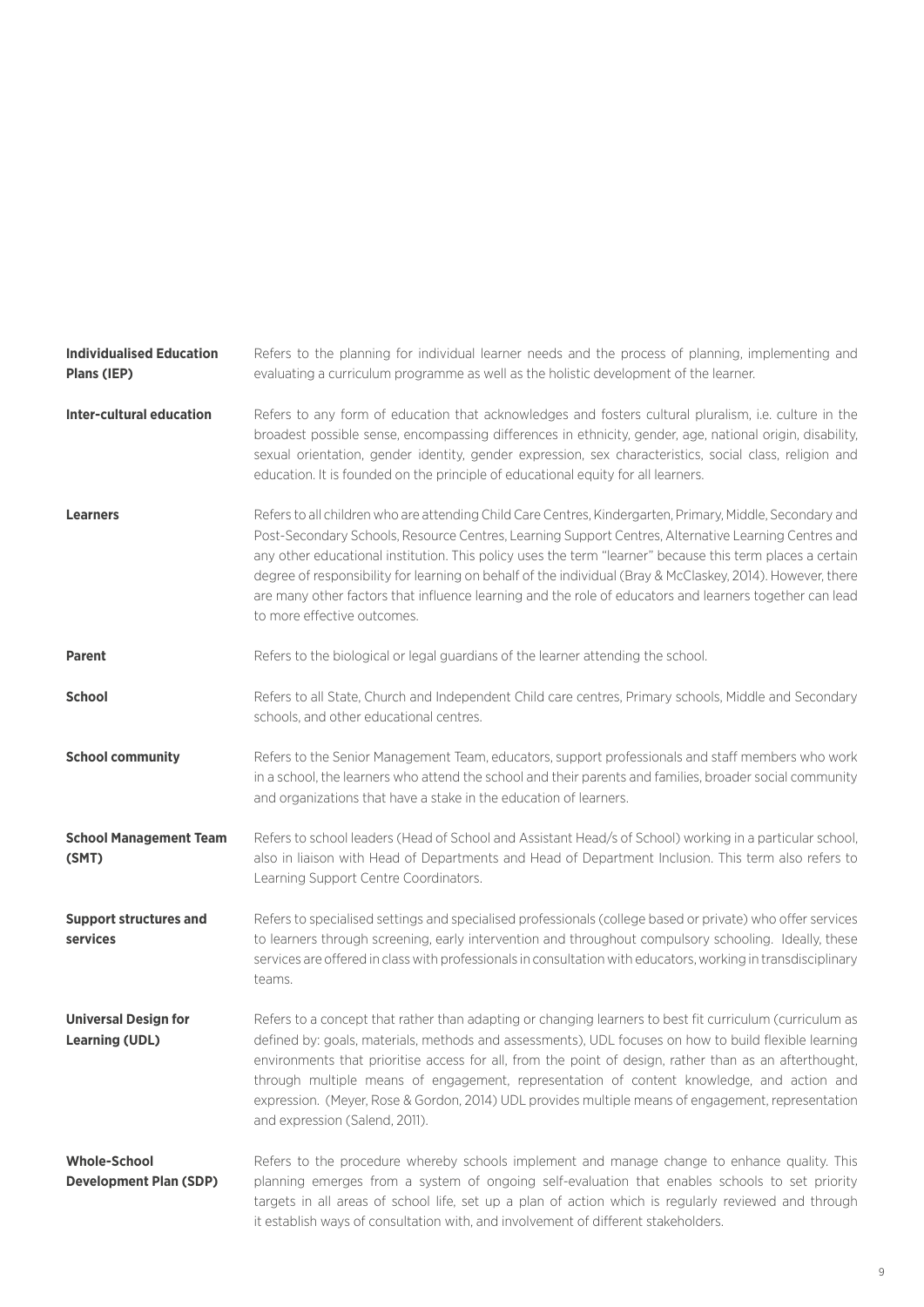#### **1.2 ACRONYMS**

| <b>CPD</b>    | Continuous professional development                               |
|---------------|-------------------------------------------------------------------|
| <b>ESL</b>    | English as a Second Language                                      |
| <b>EU</b>     | European Union                                                    |
| IE            | Inclusive Education                                               |
| <b>IEP</b>    | Individualised Education Planning                                 |
| <b>ILFE</b>   | Inclusive Learning Friendly Environment                           |
| <b>LSE</b>    | Learning Support Educator                                         |
| <b>MEDE</b>   | Ministry for Education and Employment                             |
| <b>NCF</b>    | National Curriculum Framework                                     |
| <b>SDP</b>    | School Development Planning                                       |
| <b>SEBD</b>   | Social, Emotional and Behavioural Difficulties                    |
| <b>SMT</b>    | School Management Team                                            |
| <b>UDL</b>    | Universal Design for Learning                                     |
| <b>UN</b>     | <b>United Nations</b>                                             |
| <b>UNESCO</b> | United Nations Educational, Scientific, and Cultural Organization |
| <b>WHO</b>    | World Health Organisation                                         |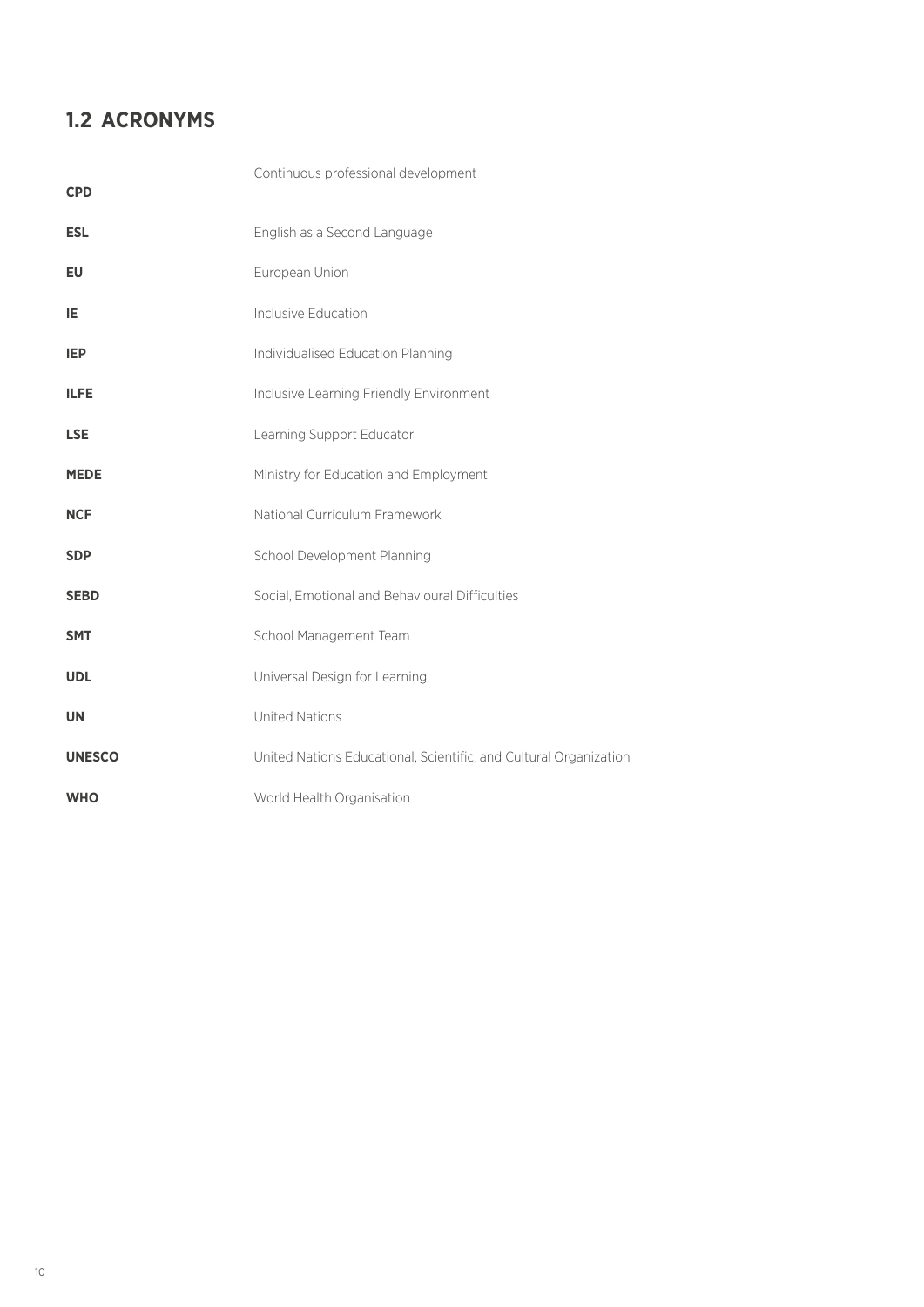### Background



#### **2.1 LOCAL DIMENSION**

*A Policy on Inclusive Education in Schools: Route to Quality Inclusion* is developed within the context of the *Framework for the Education Strategy for Malta 2014-2024* (MEDE, 2014a), the philosophy outlined in the *National Inclusive Education Framework* (MEDE, 2019) and the values promoted through the *Respect for All Framework* (MEDE, 2014b). The latter encompasses the four fundamental pillars of learning adopted from UNESCO (1996) which are key for teaching and learning and curriculum design for the 21st century: Learning to know, Learning to do, Learning to live together and Learning to be. These pillars will ensure that learners will attain the necessary knowledge of values and acquire the necessary skills for employability, to become active citizens and participate in the community.

This policy delivers the principles of inclusion and diversity that underpin the commitment taken by the *National Curriculum Framework for all* (MEDE, 2012) as it promotes the conviction that all learners should experience success through equitable access to master learning. The policy embraces the concept, values and principles of Inclusive Education into the realm of responding positively to *all* learners' diversity. It views individual differences as opportunities for enriching learning (UNESCO, 2005) by providing every learner with the necessary knowledge, skills, competences and attributes for active citizenship and employability.

*A Policy on Inclusive Education for schools: Route to Quality Inclusion* also offers a comprehensive and holistic definition of Inclusive Education. This will bring together all educators and practitioners, learners, families and community members who create colleges and schools that are conducive to learning, thereby giving all learners the education they need. Inclusive Education is, therefore, defined in accordance to the conclusion of the Council of the European Union (2017, p3) as a philosophy, process and implementation that should cover all aspects of education and should be:

"Available and accessible to all learners of all ages, including those facing challenges, such as those with special needs or who have a disability, those originating from disadvantaged socio-economic backgrounds, migrant backgrounds or geographically depressed areas or war-torn zones, regardless of sex, racial or ethnic origin, religion of belief, disability, age or sexual orientation."

The policy adopts a whole school approach philosophy to provide a planned and systematic way of how schools are to develop conducive learning environments for all learners. Inclusive Education is conceived as a way to ensure that the needs of all the learners are being properly accommodated (Kiuppis, 2014). Hence the policy offers flexibility to schools to transform existing pedagogical, personal and professional beliefs, attitudes and discourse, as well as re-design processes and practices in a manner that respond effectively to *all* learners' needs and social realities. There needs to be a commitment to ensure an Inclusive Education System that reflects the constitutional right of all learners to have access to inclusive education, in inclusive classrooms where they may access the general curriculum. This will ensure an equitable and accessible education through a learning environment which is flexible to respond to how learner learn.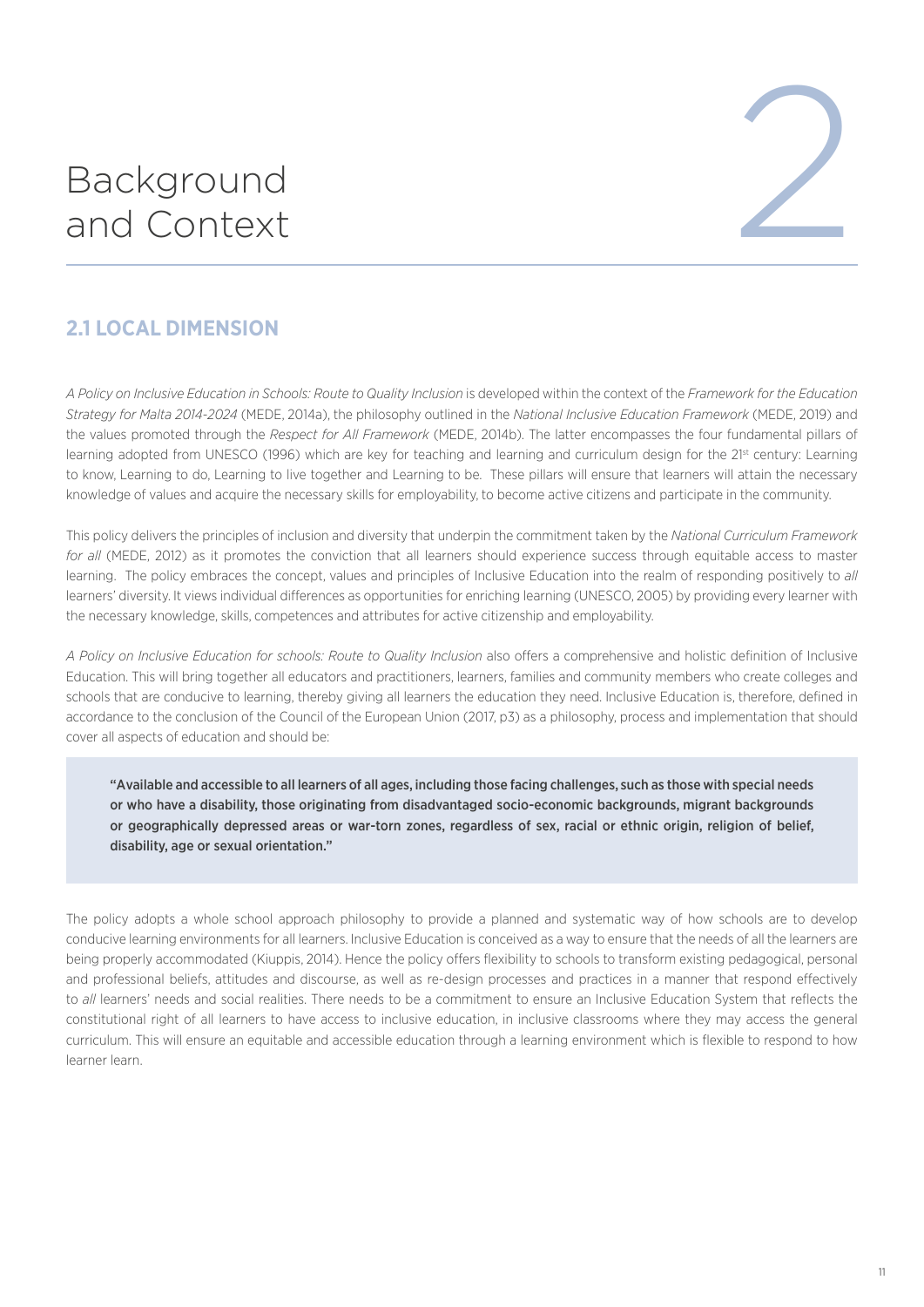#### **2.2 INTERNATIONAL DIMENSION**

This policy draws on a number of international commitments to the provision of Education for all to which Malta is a signatory, including: The United Nations Convention on the Rights of the Child (1989) and United Convention on the Rights of Persons with Disabilities (2006). These policies compel the implementation of Inclusive Education systems through educational policies with effectiveness, efficiency and equity being considered as underpinning aspects in ensuring quality education to learners (Watkins & Ebersold, 2016). Specifically Article 24 of the UN Convention of the Rights of Persons with Disabilities identifies that education should be accessible without any discrimination, on the basis of equitable opportunities within an Inclusive Education systems at all levels. The European Agency for Special Needs and Inclusive Education, in its position on Inclusive Education Systems, has the ultimate vision to ensure that all learners are provided with meaningful, high-quality educational opportunities in their local community, alongside their friends and peers (European Agency for Special Needs and Inclusive Education, 2016. p2)

Moreover, Inclusion in Education is recognised as a basic human right together with the foundation and necessary for a more just and equal society (European Agency for Development in Special Needs Education, 2012). Equity has been a major force internationally, which underpins the movement towards a more inclusive educational system and the concept in which inclusion is implemented (Forlin, 2012). Equity in an education system has two dimension - fairness and inclusion. Equitable education systems are fair and inclusive and support learners to reach their learning potential without either formally or informally erecting barriers or lowering expectations (Schleicher, 2014). An Inclusive Education system is implemented as an endeavour to achieve no-discrimination in education (Poernomo, 2016).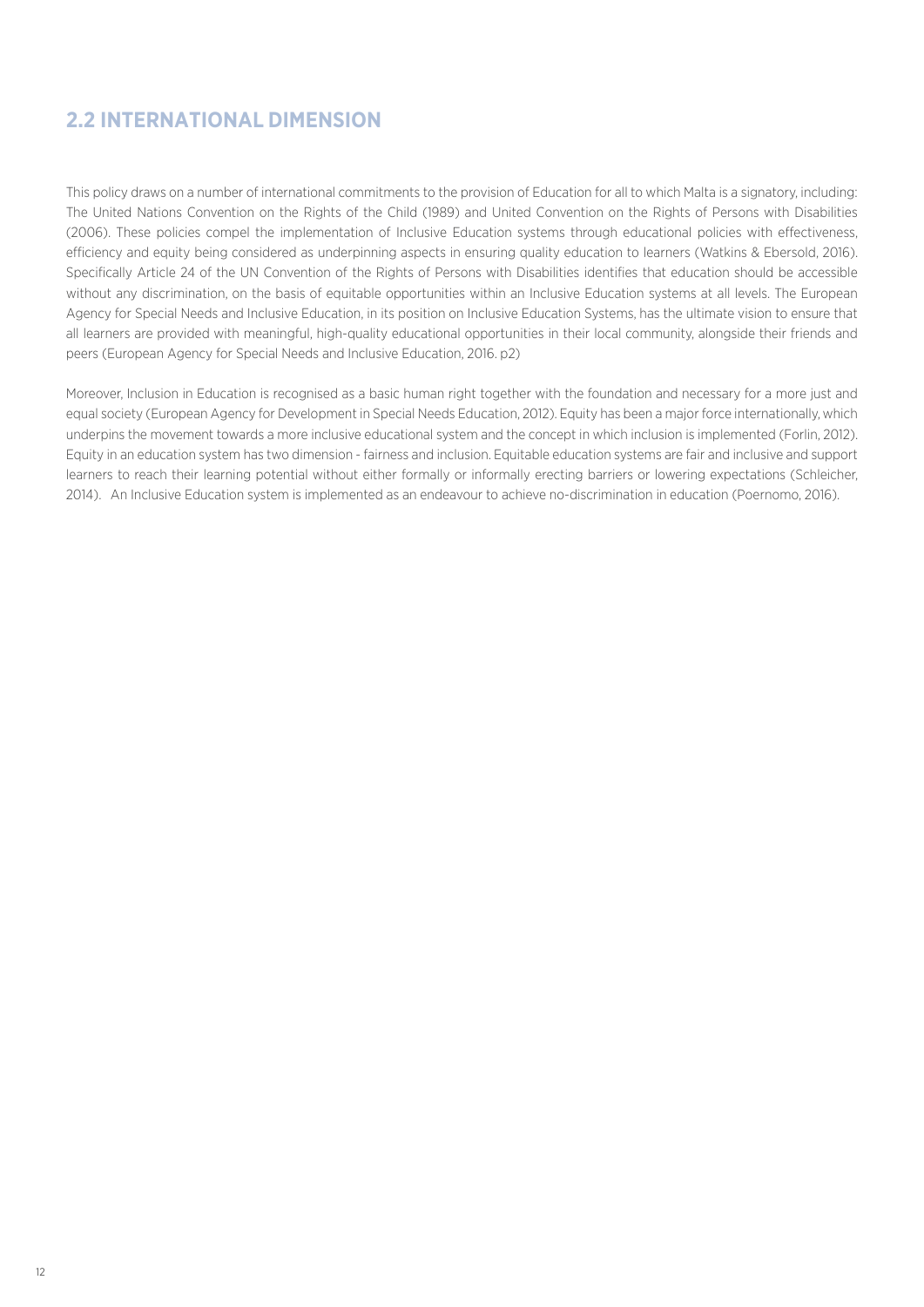### Policy Aims

# Policy Aims<br>and Goals

#### **3.1 POLICY AIMS**

*A Policy on Inclusive Education for schools: Route to Quality Inclusion* aims to empower and inform all education providers to:-

- treate clarity around the concept of inclusion by widening the spectrum of concerns and discourses to all possible forms of diversity;
- > foster school cultures and environments that are safe, secure and motivating to all learners, as well as to members of the school community members to further their development and well-being;
- ý foster school environments that acknowledge, celebrate and further develop the strengths of *all* learners;
- S ensure collective responsibility for the teaching and learning of all learners;
- > nurture a collaborative culture among all educators, practitioners, learners, parents and members of the community to increase the 'sense of belonging' in all colleges and schools;
- > promote educational sustainability to ensure the effective provision of quality education and support services.

#### **3.2 POLICY GOALS**

The overarching vision of *A Policy on Inclusive Education for schools: Route to Quality Inclusion* is to **ensure that all learners have access to quality instruction, intervention and support to experience success in learning within a high quality Inclusive Education system.**  To achieve this vision, it is necessary to clearly define and reshape all educational services to respond to the diversity of needs of all learners in our school community.

The Policy purposefully has the following ten specific goals:

- 1. To anticipate, value and support diversity and learner differences.
- 2. To nurture a conviction among all educators and families that every learner has the capacity to learn and achieve with the appropriate educational strategies.
- 3. To create a sense of belonging for all learners and their families by developing a welcoming, understanding, caring, respectful and safe learning environments.
- 4. To hold high expectations commensurate with the potential of the learners and to provide meaningful and relevant learning experiences that maximise the potential of the learner.
- 5. To focus on strengths, promote established and successful practices and encourage individual initiatives.
- 6. To assume collective accountability for all students' learning by encouraging collaborative school cultures and climates whilst sustaining independent relationships.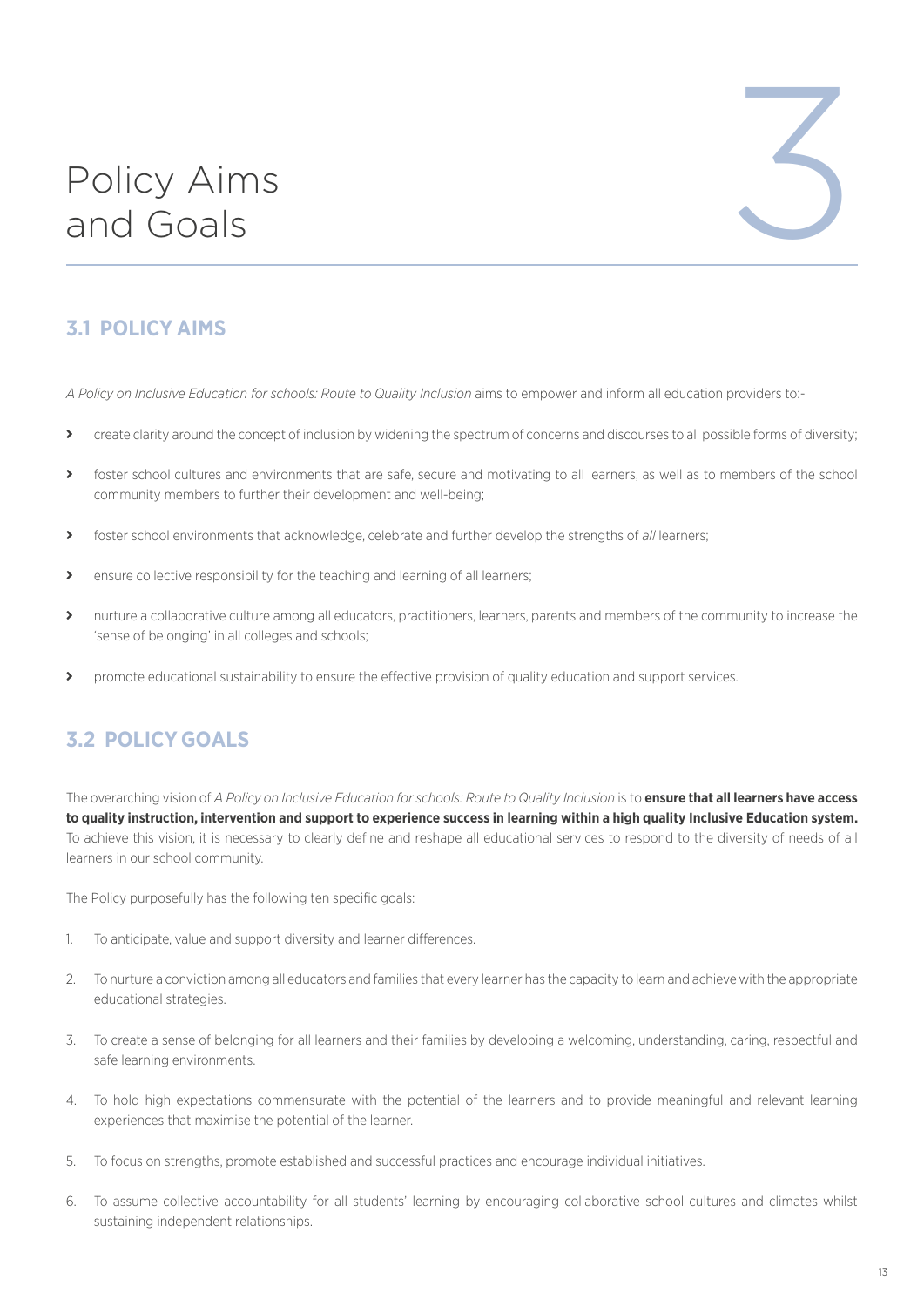- 7. To co-construct evidence-based solutions to respond to the needs of all learners.
- 8. To consider alternative educational routes to eliminate barriers within learning environments.
- 9. To discover flexible and responsive learning communities.
- 10. To highlight success to enhance motivation and autonomy among all educators and professionals supporting schools.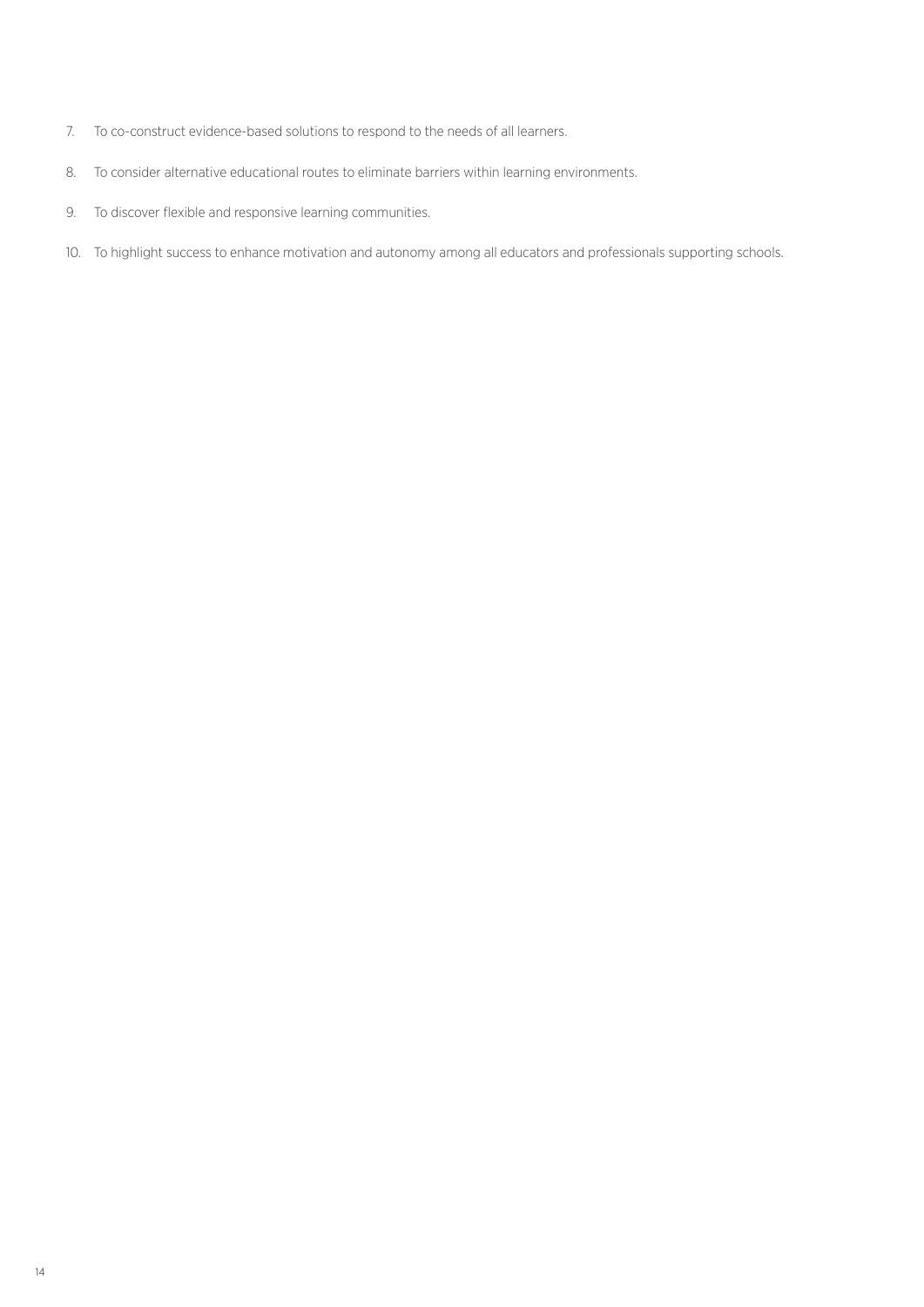

At its core, Inclusive Education is a provision committed to educate the whole range of learners with diversity in inclusive schools. School communities create a culture of collaboration in a landscape of mutual respect towards diversity and equality for all. Principles of Inclusion and Equity lie at the heart of this policy and this is evident when all learners form positive social relationships with other members of the learning community and become fully participating members of it.

All educators and professionals supporting schools should ensure that the following guiding principles are embedded in their practice:

- 1. Diversity in learners is viewed and valued as integral to the human being and be considered as source of richness.
- 2. Schools have an inclusive orientation to eradicate discrimination, racism and exclusionary practices.
- 3. Learners have the right to quality education with equitable opportunities to access education.
- 4. Learners should not be excluded or discriminated against on the grounds of race, sex, language, sexual orientation, gender identity, gender expression, sex characteristics, colour, religion, ethnic origin, disability, learning preferences or other status.
- 5. Learners are recognised that they possess learning potential that should be upheld in the best conducive learning environment, therefore rejecting ability-labelling in teaching.
- 6. An educational system that adapts to the learners' needs (learner centred approach) rather than the learner adapting to the education system.
- 7. Educators are supported to engage with theories of learning with an understanding of how children learn and enhance learning by providing multiple means of engagement, representation of content, action and expression. A true differentiated curriculum which aslo has UDL principles as its foundation, seeks to create a flexible curriculum through which it is possible to accomodate every learner within an inclusive learning-friendly environment.
- 8. A wide and flexible range of responses are allowed in order to address the diverse needs of the learning community as well as patterns of development in learners.
- 9. Fulfill the responsibility that college/school resources have to be utilised exhaustively to support learners with diverse needs rather than over reliance on statementing procedures.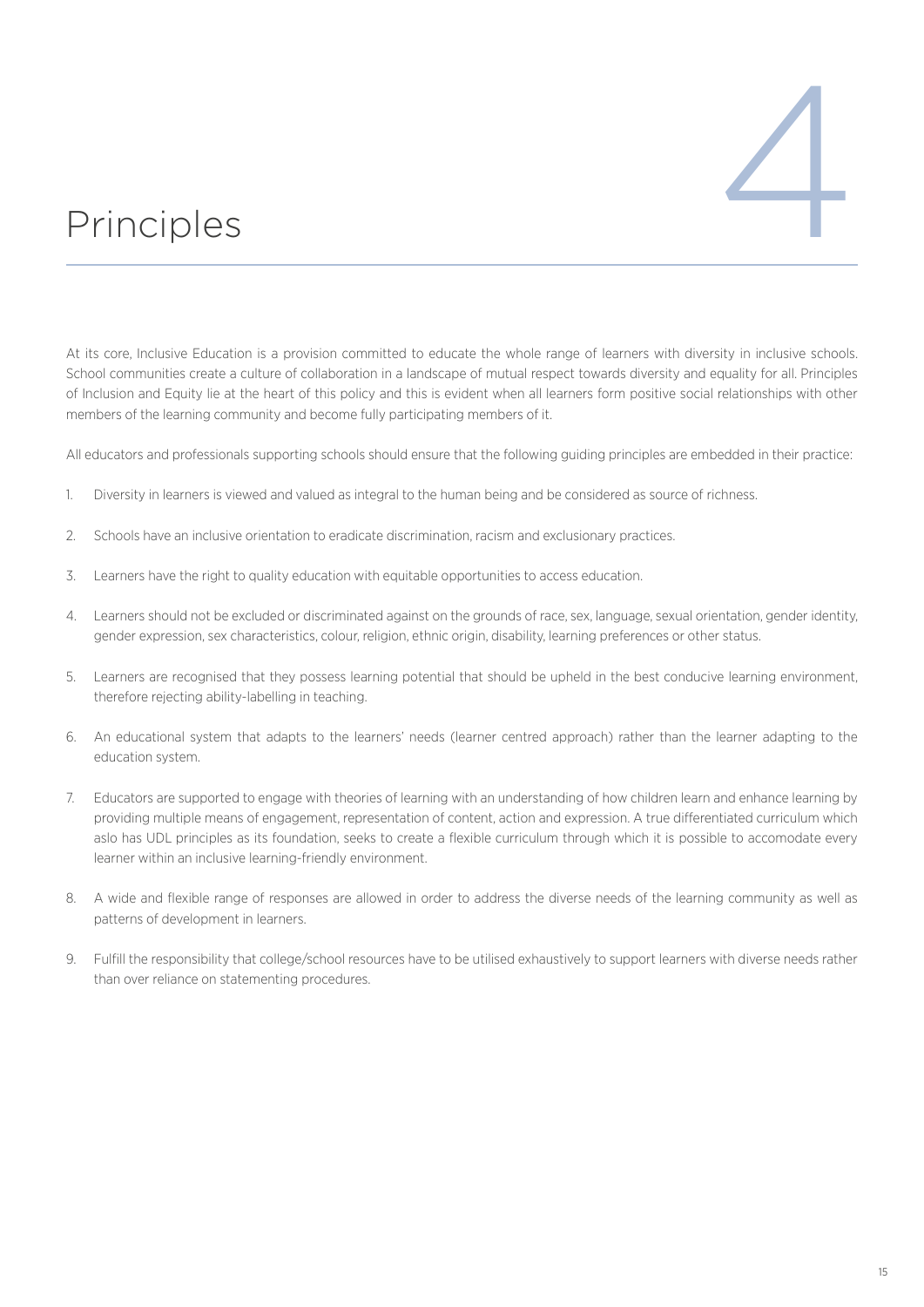# Policy Policy<br>Benchmarks

The European Agency for Special Needs and Inclusive Education (2009, p.14) highlighted various recommendations for policy setting in quality Inclusive Education; it highlights three propositions on Inclusive Education which are

- 1. Inclusion and quality are reciprocal.
- 2. Access and quality are linked and are mutually reinforcing.
- 3. Quality and equity are central to ensuring inclusive education.

These main propositions are enshrined in this Inclusion policy and are reflected in the following benchmarks and respective explanation.



**All educators have access to flexible education and training that supports their work in delivering quality Inclusive Education.**

**through well organised support structures that embrace shared cultures and ethos of diversity.**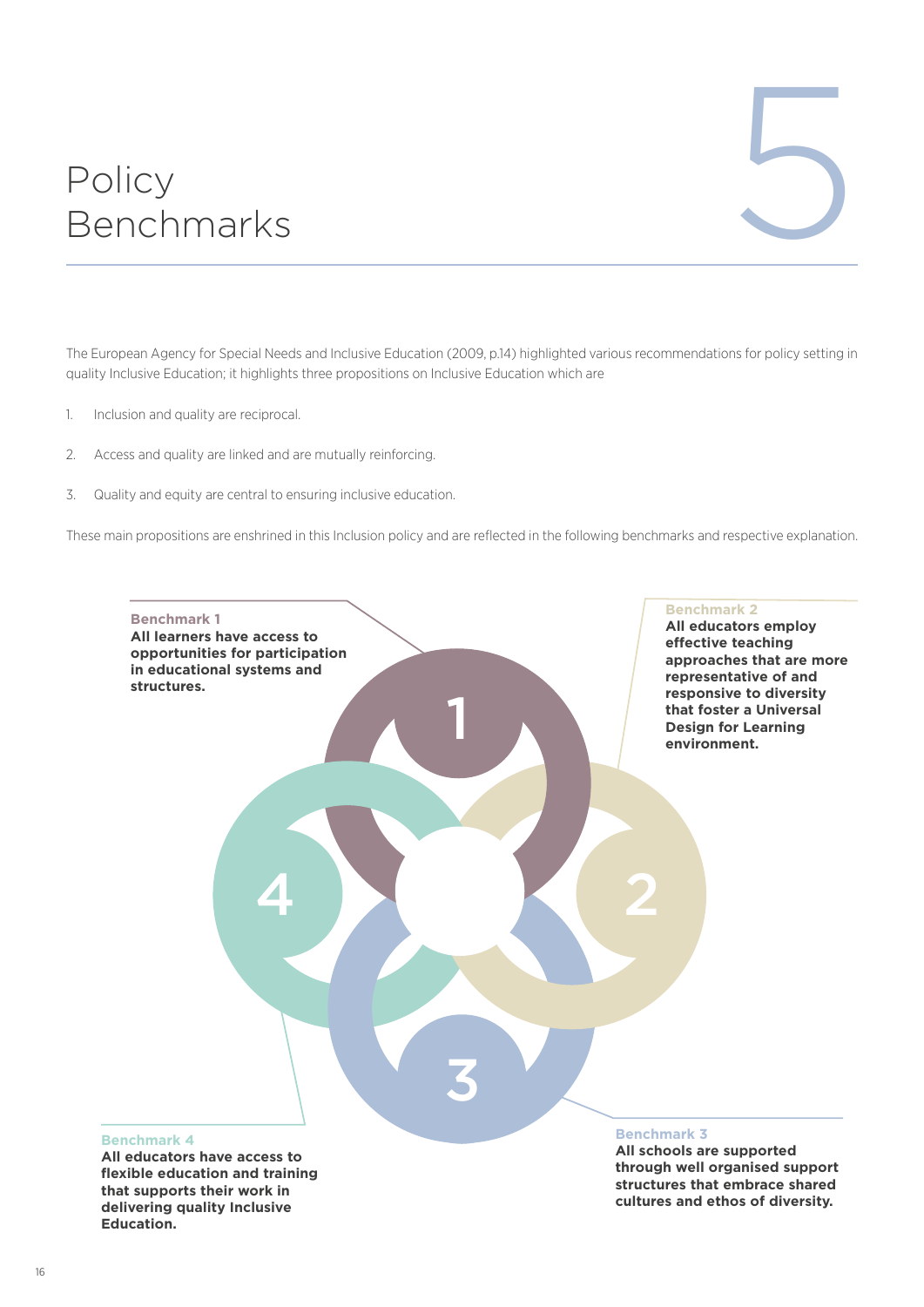

**All learners have access to opportunities for participation in educational systems and structures.**

- 1.1. School communities to regard inclusion for a wider range of learners than those with disabilities. Learners who might be at risk of exclusion from educational opportunities need to be ensured equally meaningful learning access.
- 1.2. Specialised Centres, ideally within mainstream schools to serve as support particularly for learners with more challenges and at risk of exclusion. This includes support given by educators in Specialised centres to educators in mainstream schools.
- 1.3. Physical infrastructure of educational institutions are modified to be fully accessible and properly equipped to enhance opportunities for all learners, but above all to be built or modified on the principles of universal design.
- 1.4. Mobilising and ensuring resources for targeted excluded groups which also include supporting families to be part of the school and local community.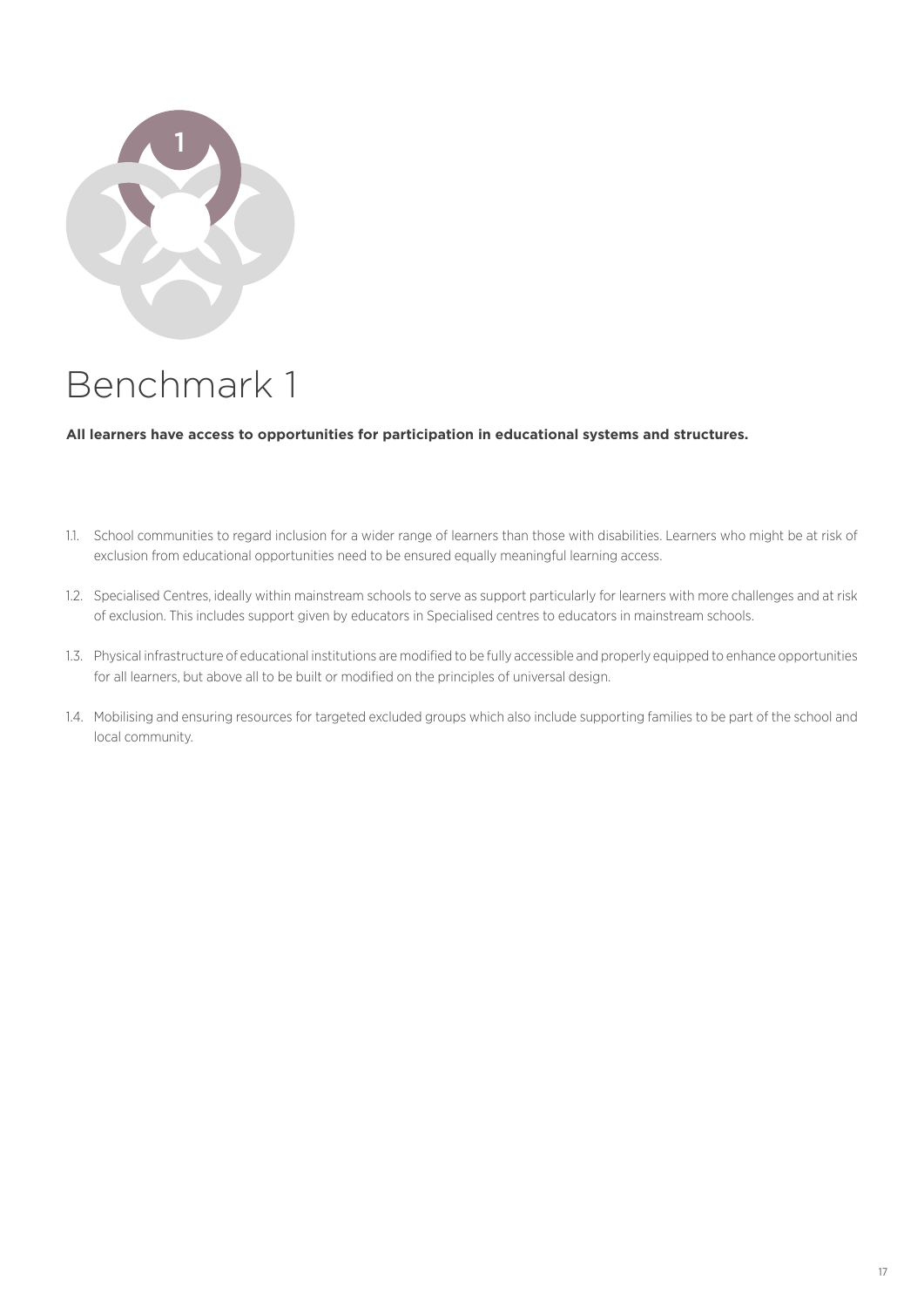

#### **All educators employ effective teaching approaches that are more representative of and responsive to diversity that foster a Universal Design for Learning environment.**

- 2.1. Co-operative teaching and learning whereby a team approach is used. Teachers work with learners and together with other educators, parents and multidisciplinary professionals and learners support each other through peer tutoring.
- 2.2. Regular review national syllabi and learning outcomes to ensure that content is sensitive, flexible and representative to the diversity of the Maltese society in its coverage.
- 2.3. Ensuring that assessment methods are aligned to ensure equity for all learners.
- 2.4. Ensuring that equipment and assistive devices required for learning are available to the learning community.
- 2.5. Ensuring deployment of HoD Inclusion in classrooms to promote and support diversity in the broad meaning.
- 2.6. Ensuring that educators are oriented in assessing the potential of the learner and detecting early signs of difficulties. It needs to be ensured that enough complementary support services are available to efficiently and effectively assess and provide strategies according to the needs. These include School psychologists, Occupational therapists, amongst others.
- 2.7. Identification of barriers to learning (be it short-term or more substantial, educational and/or social) may occur at any stage in the learner's time at school. Once those barriers are identified, it is imperative that appropriate support is provided to mitigate the difficulties.
- 2.8. Referral to Statementing Moderating Panel should only be carried out after the resources of the school have been exhausted and all recommendations given by professionals implemented and recorded. Referral shall be carried out according to the Criteria for Referral for Additional Support.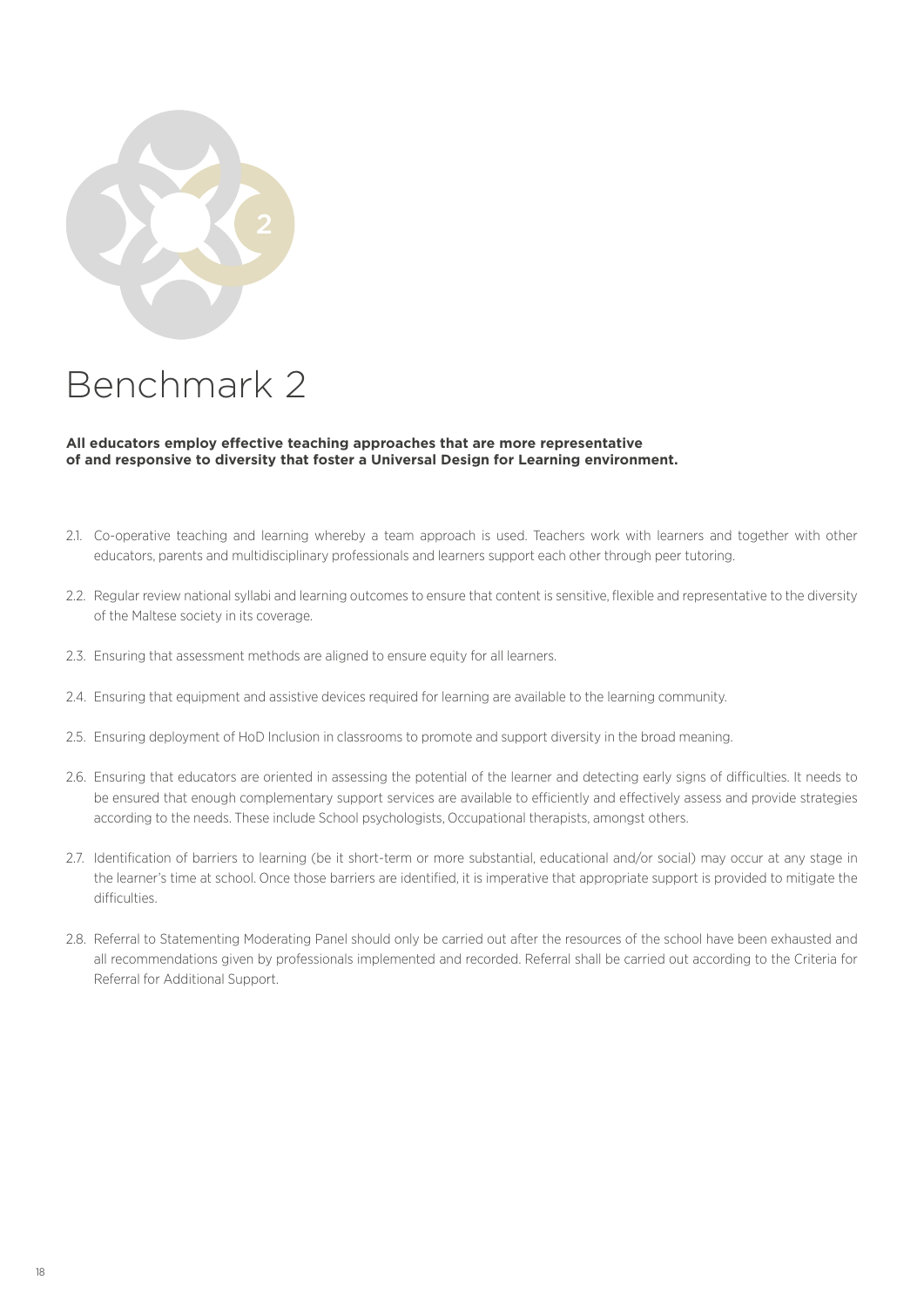

#### **All schools are supported through well organised support structures that embrace shared cultures and ethos of diversity.**

- 3.1. Coordinated support structures within the education sector as well as between different sectors (mainly education, health and social services) in order to promote inter-sectoral approach to facilitate linkage between them.
- 3.2. Coordinated support structures to prepare learners for transitions especially in Preschool, Primary, Secondary, Post-secondary, tertiary and employment.
- 3.3. Interdisciplinary approach employed in order to integrate knowledge of professional expertise to support learner's needs holistically.
- 3.4. The role of support services is not to provide support for learners with individual needs but to provide support to parents/guardians, educators and schools. Screening and needs assessment processes are implemented as intervention and preventative rather than a compensatory approach.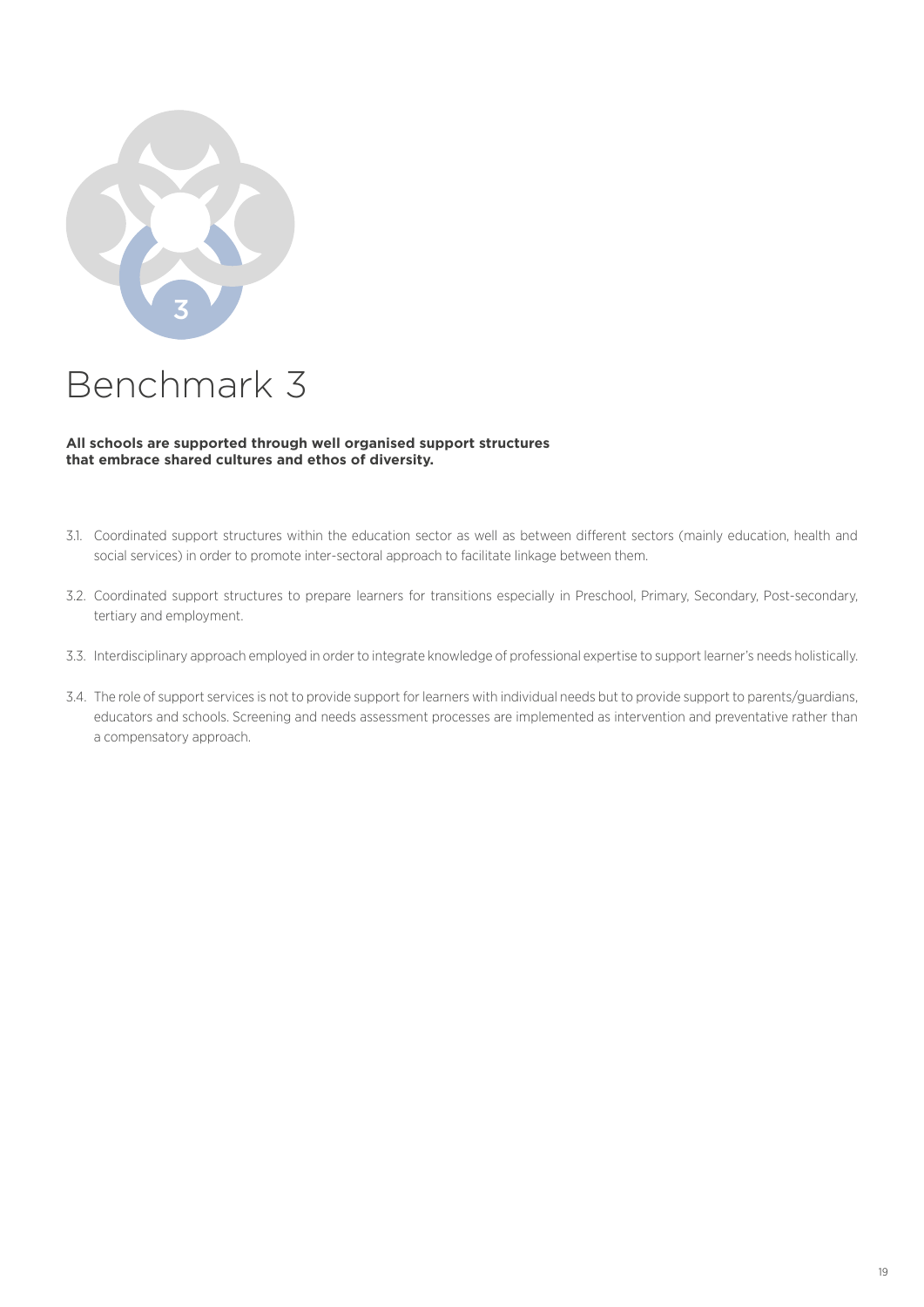

#### **All educators have access to flexible education and training that supports their work in delivering quality Inclusive Education.**

- 4.1. Educators would be prepared to work in Inclusive Education. This is also applicable to pre-service teachers training courses which should include training on inclusive education to deal with diversity in the classroom. Training should focus on providing a flexible learning environment that allows learners to engage in meaningful expert learning through multiple means of engagement, representation of content, action and expression. Training should also encompass working collaboratively with parents and families as well as working within a class team. This training will equip educators with relevant teaching and learning competencies and strategies to meet the needs of the learners.
- 4.2. Teacher training should include Disability Equality Training and also focus on specialisation in areas of diversity *e.g.* multiculturalism, profound and multiple difficulties *etc.* to maintain and develop specialist human resources to support educators in the mainstream classes. In addition, training should also be given to support teachers and LSEs in team work for full possible inclusion.
- 4.3. Designing and delivering practical and relevant CPD to educators to promote quality inclusion.
- 4.4. Ensuring that organisational and school leadership teams are sensitised and trained to understand and respond to diversity in order to develop their leadership skills and vision in line with promoting inclusive values.
- 4.5. Effective and collaborative use of support services including allied health practitioners, social workers, school psychologists, counsellors, youth workers and career advisors to identify needs and support learners and ensure that they are encouraged to perform to their full potential.
- 4.6. Educators are supported in applying concept of learner-centredness whereby emphasis is placed on more personalised approaches to teaching and learning.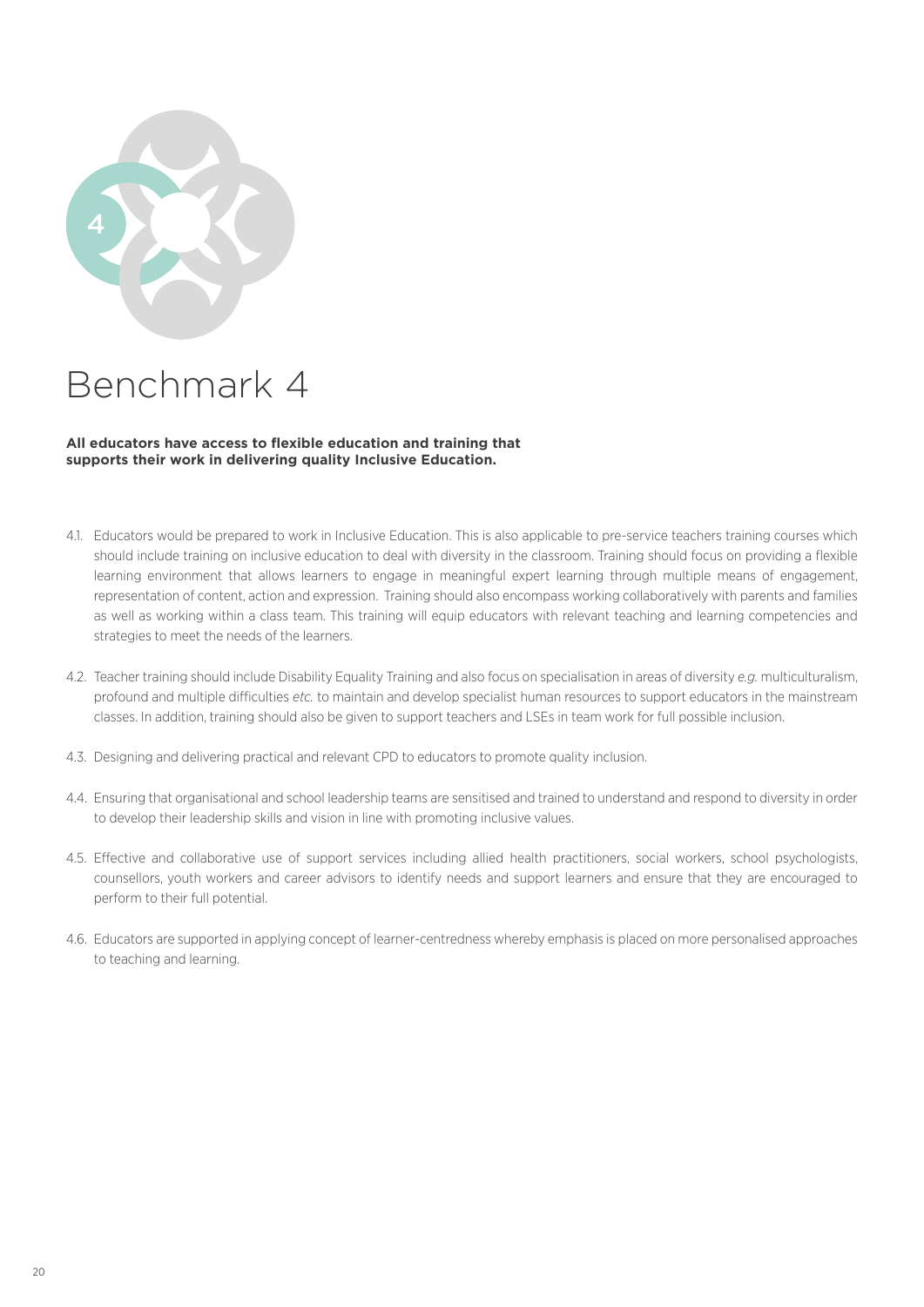# Related Legislation and Related Legislation and<br>Local Documentation



#### **6.1**

European Convention on Human Rights' (1950). **-**The protocol outlines the right to education and the right to fair procedures to all, which the State has to guarantee.

European Disability Strategy 2010-2020: A Renewed Commitment to a Barrier-Free Europe

DIRECTIVE (EU) 2016/2102 OF THE EUROPEAN PARLIAMENT AND OF THE COUNCIL of 26 October 2016 on the accessibility of the websites and mobile applications of public sector bodies

DIRECTIVE (EU) 2017/1564 OF THE EUROPEAN PARLIAMENT AND OF THE COUNCIL of 13 September 2017 on certain permitted uses of certain works and other subject matter protected by copyright and related rights for the benefit of persons who are blind, visually impaired or otherwise print- disabled

Council Recommendation of 22 May 2018 on key competences for lifelong learning Text with EEA relevance.

#### **6.2**

#### **United Nations Convention on the Rights of the Child (1989).**

The convention was ratified by Malta in 1990 and requires that the voice of the child is heard no matters that affect him, having regard to the age and maturity of the child.

#### **6.3**

#### **The Salamanca Statement and Framework for Action (1994).**

The framework pointed out that educational change and progress in favour of inclusive education is more likely to occur if we recognize that difficulties experienced by pupils result from the way in which schools are currently organized and from rigid teaching methods.

#### **6.4**

#### **United Nations Convention on the Rights of Persons with Disability**

The Convention upholds and safeguards the inherent dignity of all persons with disabilities. It protects the human rights and fundamental freedoms of all persons with disabilities and is binding upon those countries which have ratified it.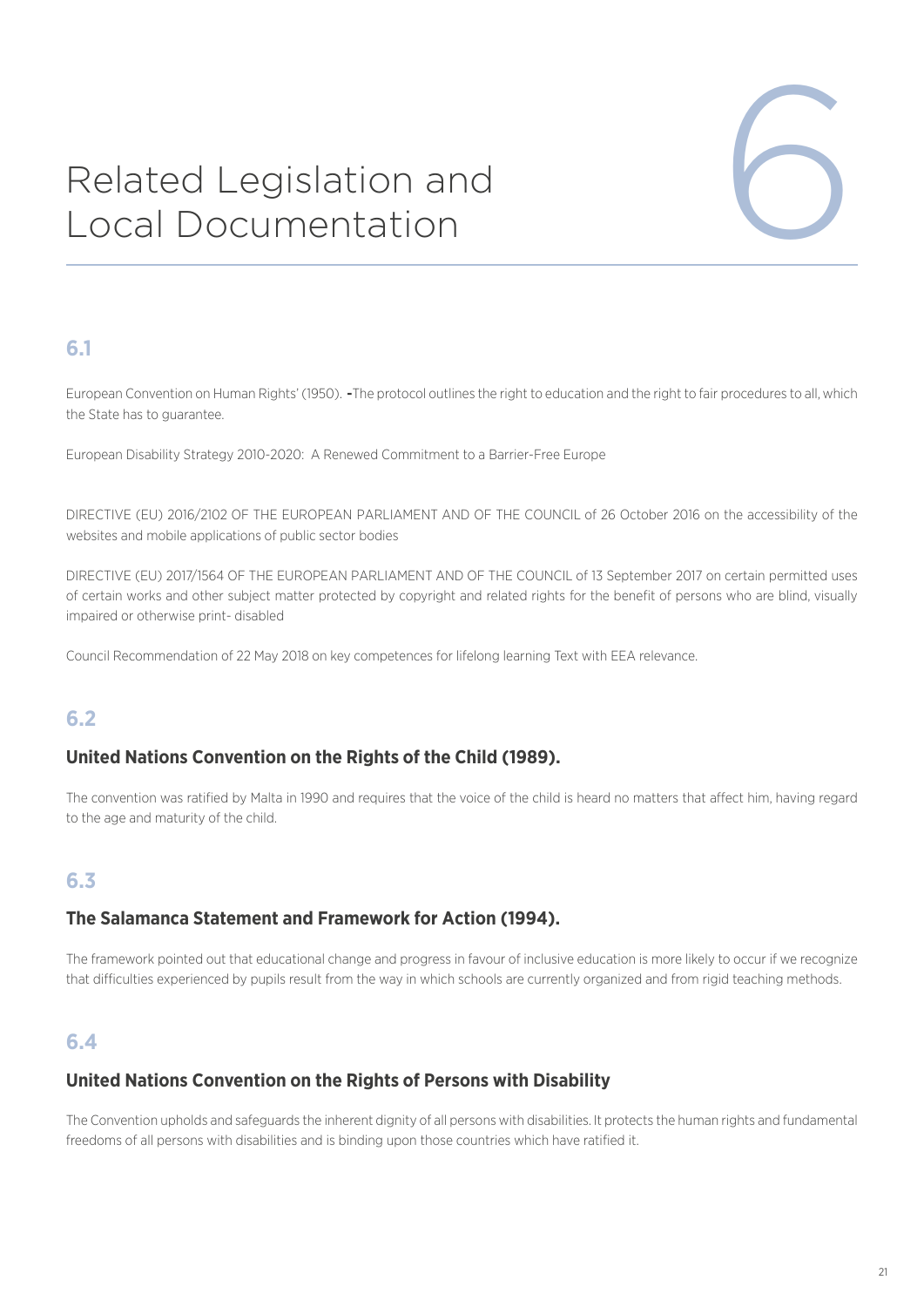#### **6.5**

#### **UNESCO:**

Policy Guidelines on Inclusion in Education (2009).

The Right to Education: Law and Policy Review (2014).

Education 2030 Incheon Declaration and Framework for Action (2015).

Global Citizenship Education. Topics and learning objectives (2015).

A Guide for ensuring inclusion and equity in education (2017)

#### **6.6**

#### **International Convention on Economic, Social and Cultural Rights (Article 13).**

As a State party, Malta is required to ensure that all have access to education without any distinction. Education shall aim at fully developing the human personality, sense of dignity as well as strengthen the respect for human rights and fundamental freedoms. Furthermore, Malta should promote understanding and respect for different sectors of society.

#### **6.7**

#### **The Council of Europe Strategy for the Rights of the Child (2012 – 2015) and the Council of Europe Programme 'Building a Europe for and with Children' (2006 – 2008; 2009 – 2011).**

Both the strategy and the programme recognised the need for support systems, including prevention programmes within school set up.

#### **6.8**

#### **The Education Act (Cap. 327 of the Laws of Malta)**

The law binds the Directorate for Educational Services with the duty to provide quality education to all learners irrespective of their age, gender, sex, ability, economic status, nationality, ethnicity, religion or faith, disability and/or political affiliations.

#### **6.9**

#### **The Equal Opportunities (Persons with Disability) Act (Cap. 413 of the Laws of Malta)**

The law states that all environments are to work towards the elimination of discrimination against people with disabilities, and that it is expected that schools make reasonable adjustments to accommodate such students, making sure they are not being discriminated against.

#### **6.10**

#### **The Equality for Men and Women (Chapter 456 of the Laws of Malta).**

The law provides protection against discrimination on the grounds of sex, sexual orientation, gender identity, gender expression and sex characteristics.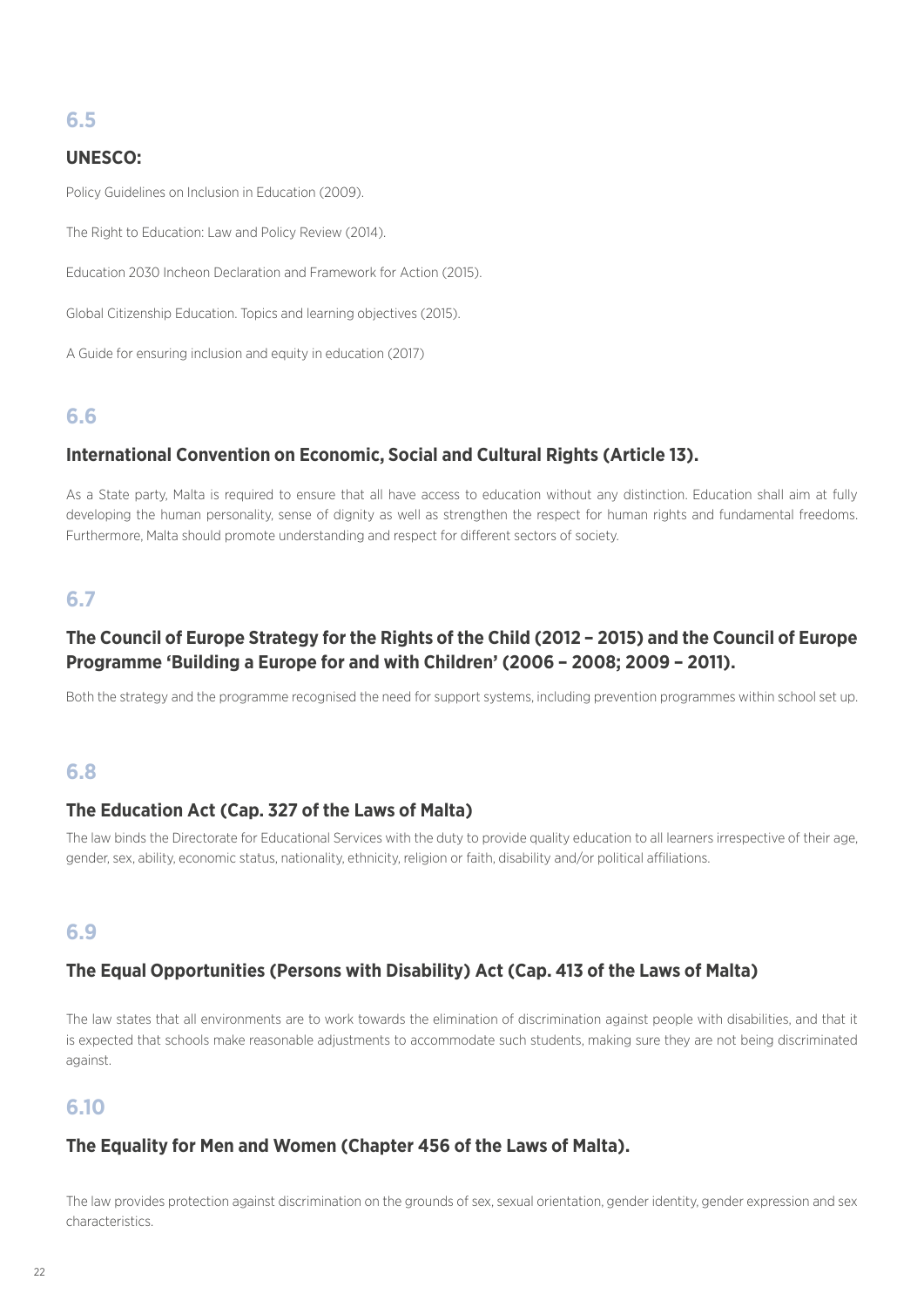#### **6.11**

#### **The Gender Identity, Gender Expression and Sex Characteristics Act (2015).**

The law provides for the recognition and registration of the gender of a person and regulates the effects of such a change, as well the recognition and protection of the sex characteristics of a person.

#### **6.12**

Gender Mainstreaming (OPM Circular No.15/2012)

#### **6.13**

#### **The Child Protection (Alternative Care) Act (Act No. III of 2017)**

This Act safeguards, protects and gives priority to the best interest of the child in all instances and to guarantee permanency of the children's future in the shortest possible time.

#### **6.14**

Tomorrow's schools. Developing Effective Learning Cultures (Ministry of Education 1995)

The National Minimum Curriculum (Ministry of Education, 1999)

Creating the Future Together (Ministry of Education, 1999)

The National Curriculum Framework (MEDE, 2012)

#### **6.15**

Framework for the Education Strategy for Malta 2014 -2024: Sustaining foundations, creating alternatives, increasing employability (MEDE, 2014)

#### **6.16**

Respect for All Policy Framework (MEDE, 2014)

Addressing Attendance in Schools (2014)

Addressing Bullying Behaviour in Schools (2014);

Managing Behaviour in Schools (2015)

Whole School Approach to Healthy Lifestyle: Healthy Eating and Physical Activity Policy (2015)

Trans, Gender Variant and Intersex Students in Schools Policy (2015).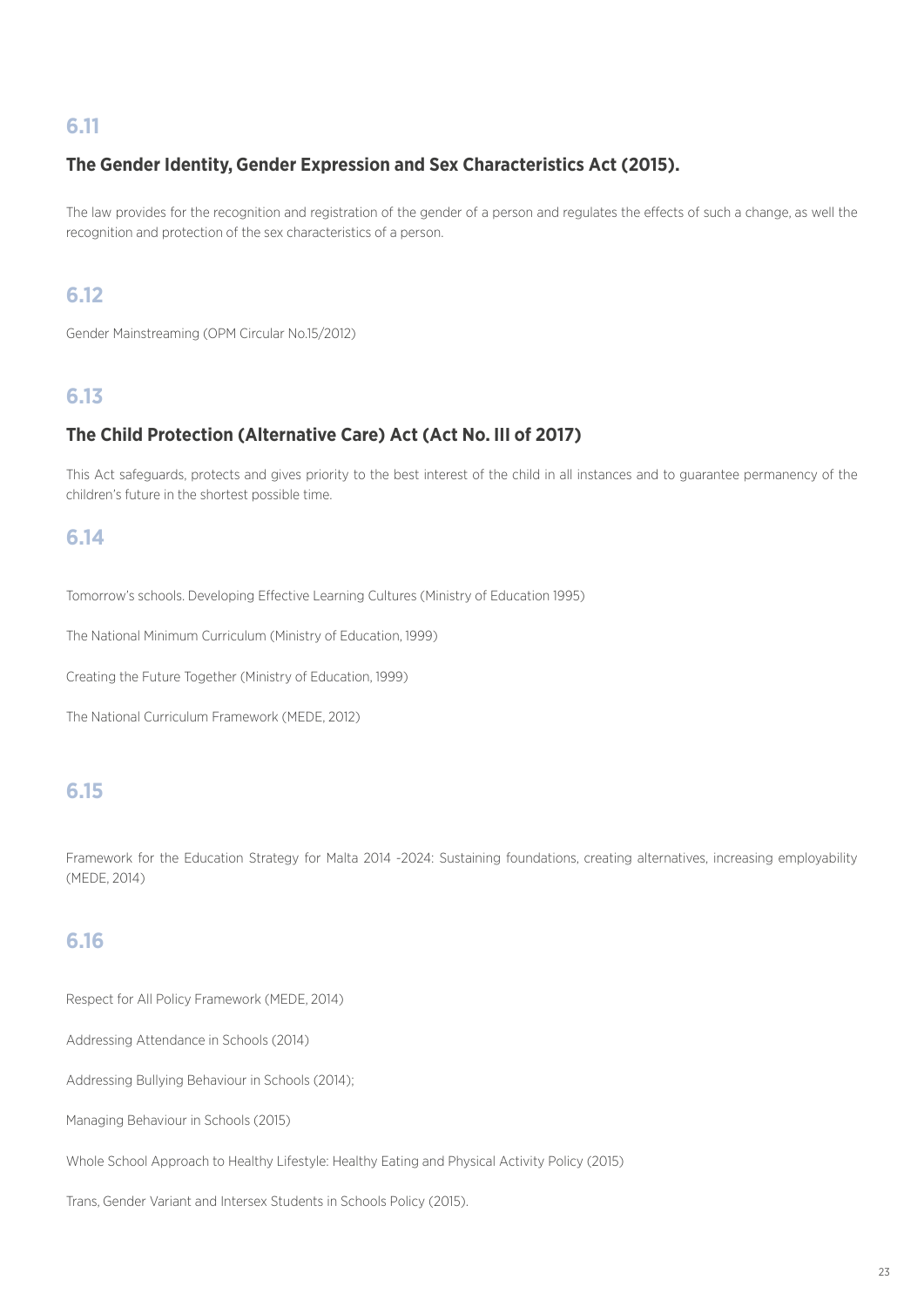#### **6.17**

Education for All. Special Needs and Inclusive Education in Malta – External Audit Report. European Agency for Special Needs and Inclusive Education (European Agency for Development in Special Needs Education, 2014) on behalf of the Ministry for Education and Employment, Malta (MEDE, 2014).

#### **6.18**

A Strategic Plan for the Prevention of Early School Leaving in Malta (MEDE, 2014)

#### **6.19**

Malta National Lifelong Learning Strategy 2020 (MEDE, 2014)

#### **6.20**

A National Literacy Strategy for All in Malta and Gozo 2014-2019 (MEDE, 2014)

#### **6.21**

My Journey: Achieving through different paths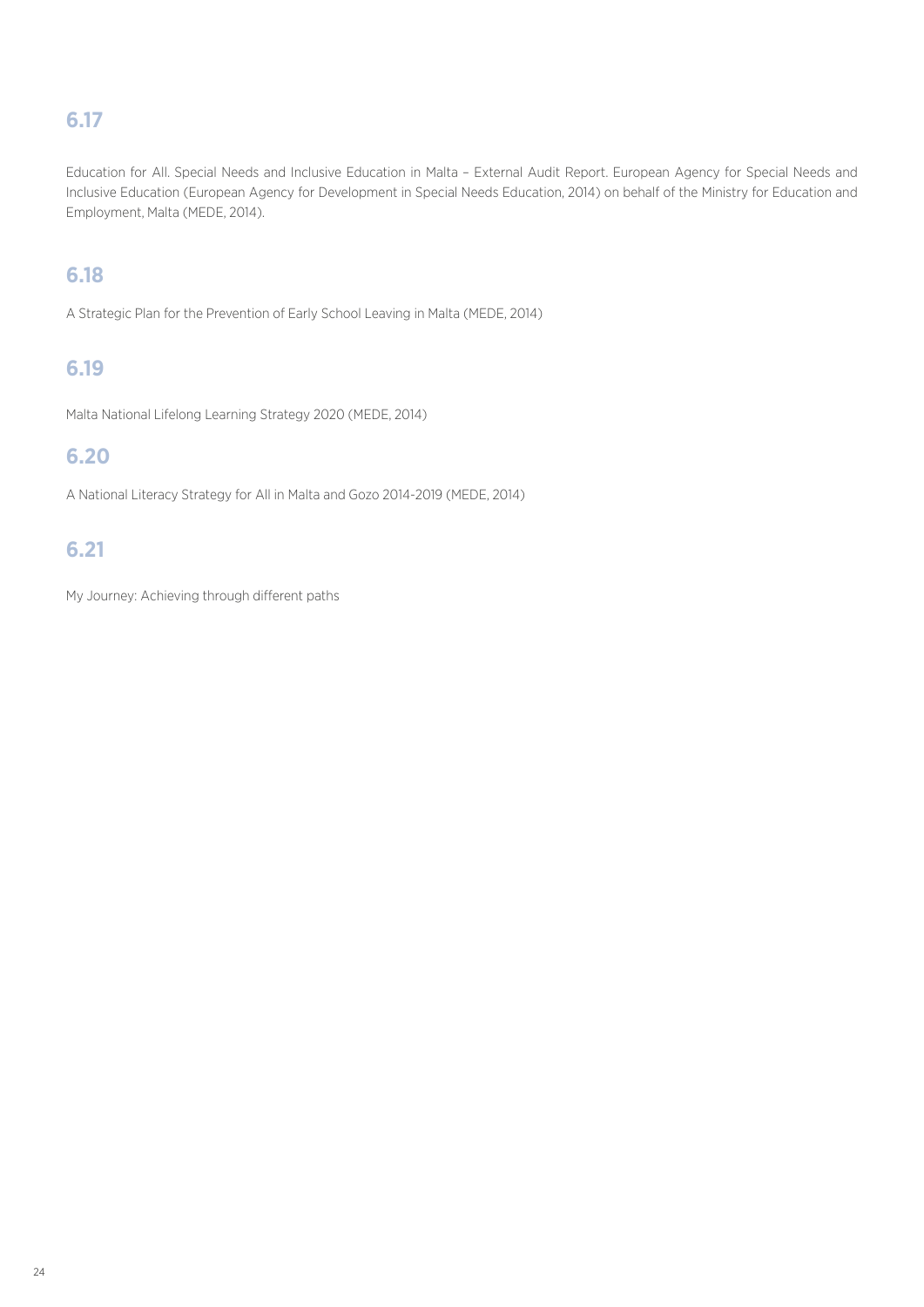# Cultivating Inclusive Cultivating Inclusive<br>Education in our Schools

A definition of inclusion adopted in this policy is from UNESCO (2012, par.1) as it is consistent with the conceptualisation in the literature and enjoys wide international consensus.

"Education is not simply about making schools available for those who are already able to access them. It is about being proactive in identifying the barriers and obstacles learners encounter in attempting to access opportunities for quality education, as well as in removing those barriers and obstacles that lead to exclusion"

Besides adapting features of inclusion, schools need to be available to dismantle mechanisms and practices which are exclusionary in nature (Forlin, 2013). Inclusive Education has broadened in meaning, no longer concerning the learner, but how the system itself was constructed and what barriers could hinder the learner to access learning opportunities in the class. Once these multitude of barriers are identified mainstream education systems needs to establish environments and a school culture that is barrier free (Kiuppis, 2014).

In the local education system colleges and respective schools are transforming into inclusive settings with a required shift from a 'one size fits all' educational model towards a socially just education that aims to increase the system's ability to respond to all learners' diverse needs, as evident in the Diversity Wheel below:

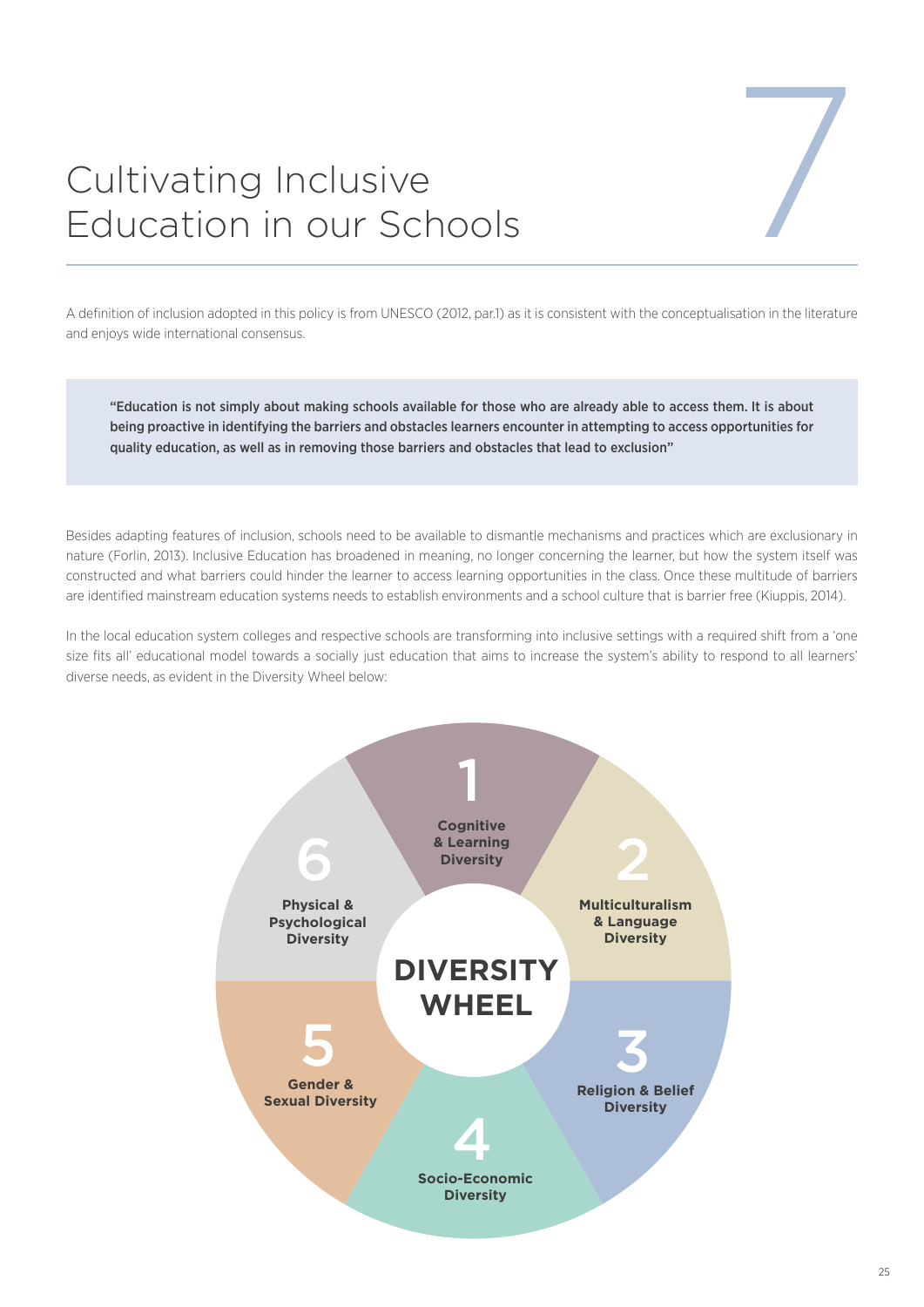

#### **Cognitive & Learning Diversity**

- ý **Learners with intellectual disability**
- ý **Learners with Profound and Multiple Learning difficulties**
- ý **Learners who are gifted, talented or manifest high ability**



#### **Multiculturalism & Language Diversity**

- ý **Learners from ethnic minorities**
- ý **Learners who need support to learn English and/or Maltese as an additional language**
- ý **Asylum seekers**



#### **Religion & Belief Diversity**

- ý **Learners with different religions**
- ý **Learners with various religious beliefs**



#### **Socio-Economic Diversity**

- ý **Looked after children**
- ý **Learners who are at risk of disaffection or exclusion**
- ý **Learners at risk of poverty due to socio economic difficulties**



#### **Gender & Sexual Diversity**

- ý **Learners of different genders**
- ý **Learners with different sexual orientations**
- ý **Learners of different gender identities and expressions**
- ý **Learners with LGBTIQ parents**

#### **Physical & Psychological Diversity**

- ý **Learners with physical impairments**
- ý **Learners with sensory impairments**
- ý **Learners with emotional and behavioral challenges**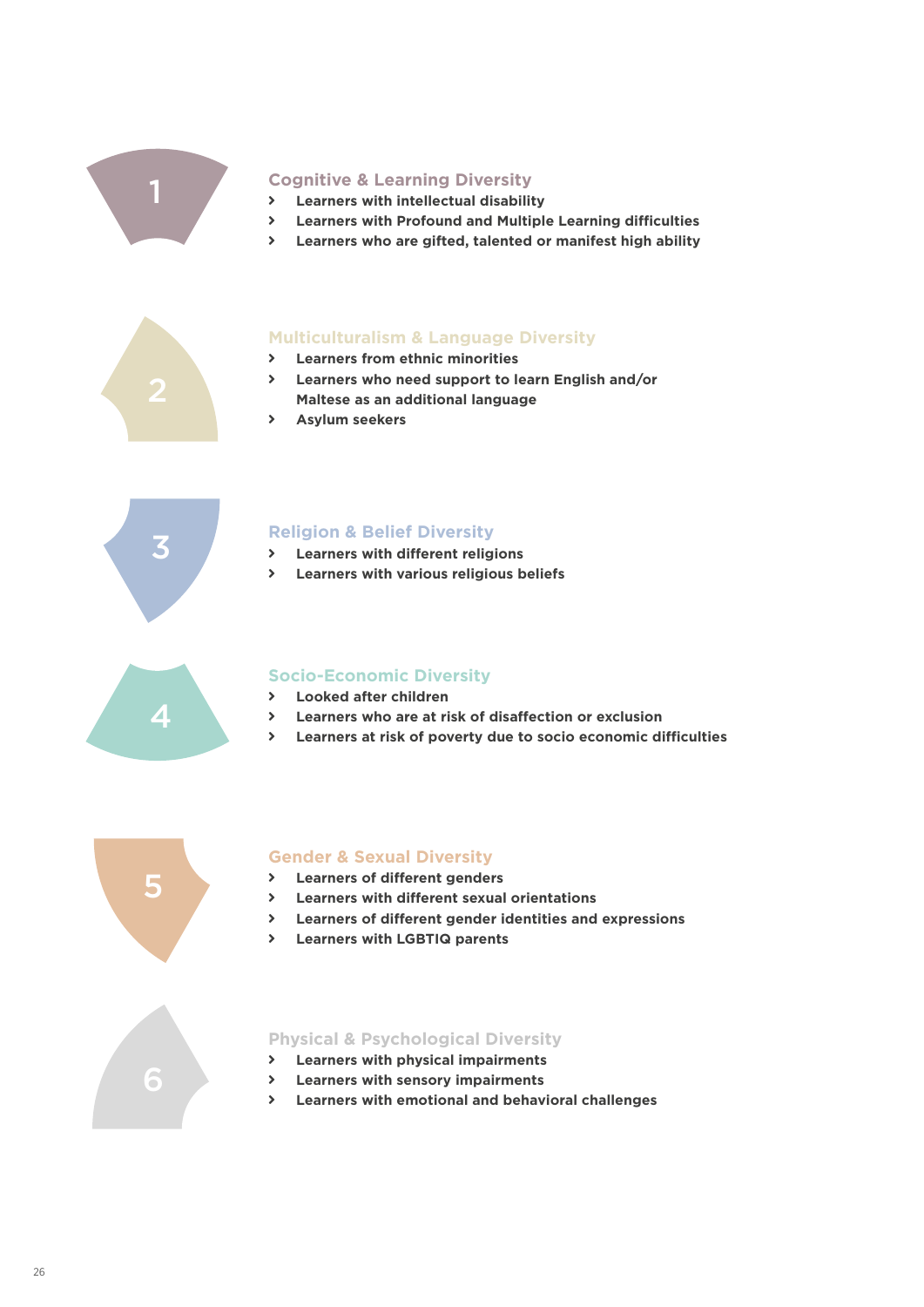#### **THEMES**

The policy views inclusive education as a continuous developmental process focused on understanding of how children learn, identification and removal of barriers to learning and participation in all schools by facilitating organisational renewal and strengthening internal capacities. The transformation process is founded on 10 pillars/themes which are discussed in detail in *A National Inclusive Education Framework*. It aims at supporting school leaders to monitor the quality and standards in inclusive practice and identify strengths, school development priorities, staff training, improvements in teaching/learning strategies *etc.* for all identified themes and ways to enhance the inclusion process in schools. The following diagram shows the ten pillars/themes that will address the creation of a better inclusive learning friendly environment in schools:

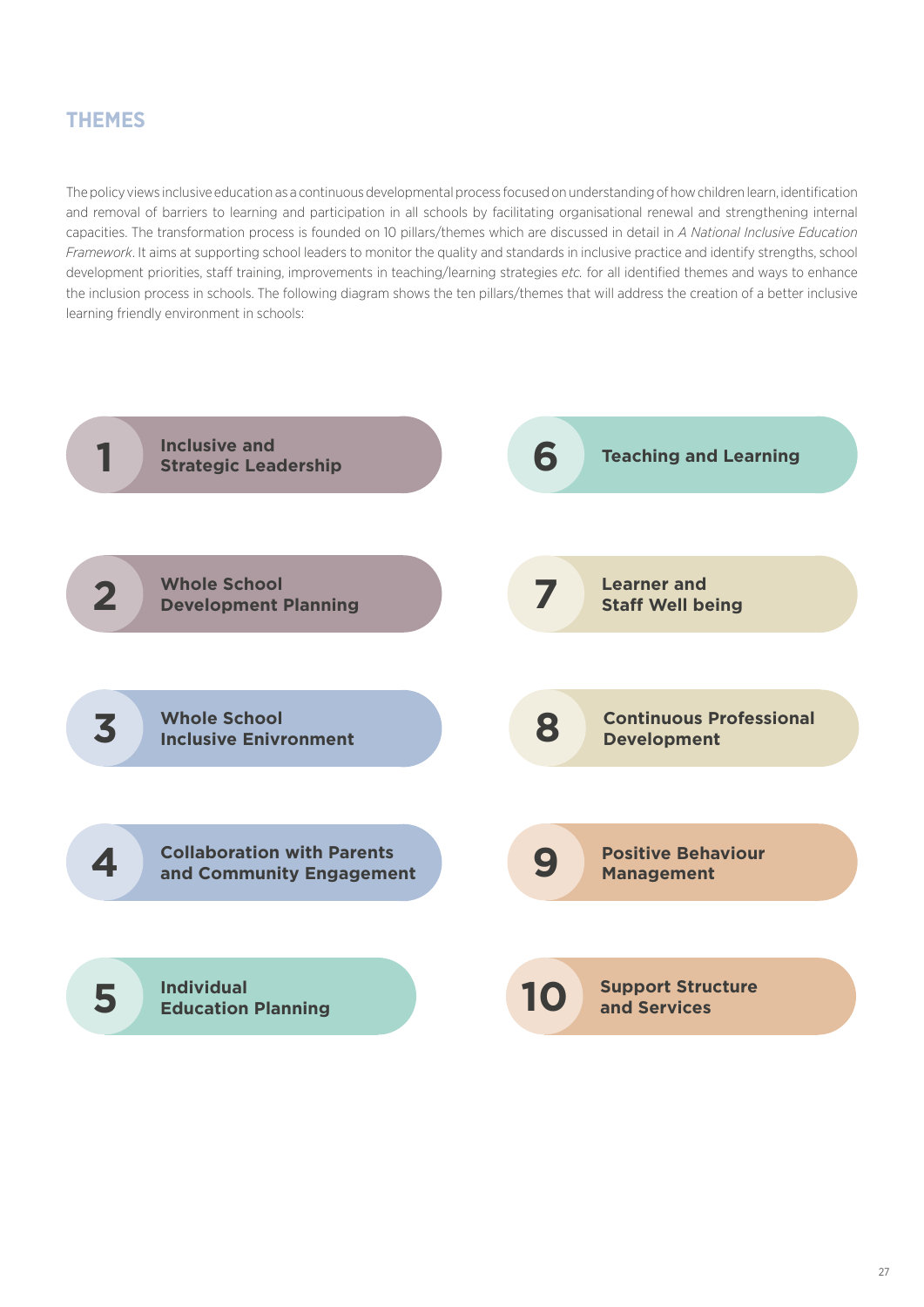# References

- 1. Bray. B. & Mc Claskey. K. (2014). Make Learning Personal: The what, Who, Wow, where, and Why. Canada: Corwin Press.
- 2. Council of the European Union. (2017). Conclusions of the Council and of the Representatives of the Governments of the Member States, meeting within the Council, on Inclusion in Diversity to achieve a High Quality Education for All. Brussels: 17th February 2017. 6356/17.
- 3. Equal Opportunities Act ( Act XXIV of 2016) . Retrieved July 19, 2018 from http://www.justiceservices.gov.mt/DownloadDocument. aspx?app=lom&itemid=8879&l=1
- 4. European Agency for Development in Special Needs Education (2009). Key Principles for Promoting Quality in Inclusive Education: Recommendations for Policy Makers. Odense, Denmark: European Agency for Development in Special Needs Education.
- 5. European Agency for Development in Special Needs Education (2012). The inclusive education in action project. Retrieved January 20, 2018 from<https://www.european-agency.org/agencyprojects/iea>
- 6. European Agency for Development in Special Needs Education (2016). Agency position on Inclusive Education Systems. Retrieved January 21, 2019 from <https://www.european-agency.org/sites/default/files/PositionPaper-EN.pdf>
- 7. Forlin. C. (2012). Responding to the need for inclusive teacher education: Rhetoric or reality? In C. Forlin (Ed.), Future directions for inclusive teacher education (3–12), New York: Routledge.
- 8. Forlin. C. (2013). Issues of Inclusive Education in the 21st Century. Journal of Learning Science 6, 67-81. Doi: [10.15027/35243](http://doi.org/10.15027/35243)
- 9. Kiuppis. F. (2014). Why (not) associate the principle of inclusion with disability? Tracing connections from the start of the 'Salamanca Process'. International Journal of Inclusive Education, 18 (746-761). Doi: [10.1080/13603116.2013.826289](https://doi.org/10.1080/13603116.2013.826289)
- 10. Meyer, A., Rose, D.H., & Gordon, D. (2014) Universal Design for Learning: Theory and Practice. Wakefield, MA:CAST
- 11. Ministry for Education and Employment. (2018). A National Inclusive Education Framework. Malta: Ministry for Education and Employment
- 12. Ministry for Education and Employment. (2012) National Curriculum Framework NCF. Malta: Ministry for Education and Employment.
- 13. Ministry for Education and Employment. (2014a). Framework for the Education Strategy for Malta 2014–2024. Malta: Ministry for Education and Employment.
- 14. Ministry for Education and Employment. (2014b). Respect for All Framework. Malta: Ministry for Education and Employment.
- 15. Ministry for Education and Employment. (2014). Special Needs and Inclusive Education in Malta: External Audit Report. Malta: Ministry for Education and Employment.
- 16. Poernomo, B. (2016). The Implementation of Inclusive Education in Indonesia: Current Problems. American International Journal of Social Science, 144-150.
- 17. Salend. S. (2011). Creating Inclusive Classrooms (7<sup>th</sup> Ed.) USA: Pearson.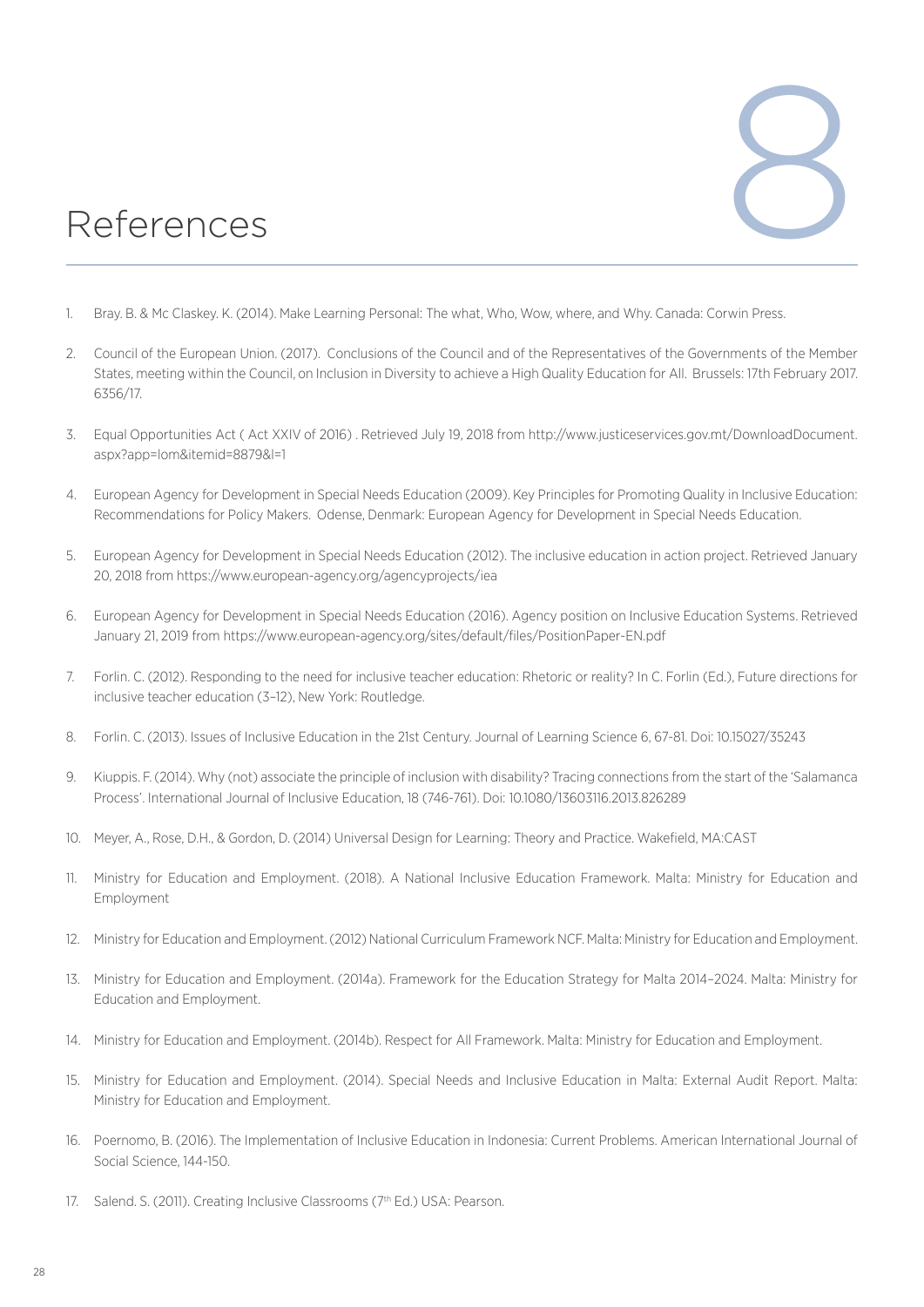- 18. Schleicher, A (2014) Equity, Excellence and Inclusiveness in Education: Policy Lessons from Around the World, International Summit on the Teaching Professions, (OECD Publishing). Retrieved on January 30, 2018 from<http://dx.doi.org/10.1787/9789264214033-en>
- 19. UNESCO The International Commission on Education for the Twenty-first Century, (1996) Learning: The Treasure Within. UNESCO Publishing.
- 20. UNESCO (2005) Guidelines for inclusion: ensuring access to education for all. Retrieved January, 20, 2018 from: [http://unesdoc.](http://unesdoc.unesco.org/images/0014/001402/140224e.pdf) [unesco.org/images/0014/001402/140224e.pdf](http://unesdoc.unesco.org/images/0014/001402/140224e.pdf)
- 21. UNESCO. (2012). Education: Addressing exclusion. Retrieved on January 29, 2018 from: http://www.unesco.org/new/en/education/ themes/strengthening-education-systems/inclusiveeducation/.
- 22. UNESCO. (2015). Embracing Diversity: Toolkit for Creating Inclusive, Learning-Friendly Environments. Retrieved on January 4, 2018 from <http://unesdoc.unesco.org/images/0013/001375/137522e.pdf>
- 23. UNESCO. (2017). A guide for ensuring inclusion and equity in education. France: United Nations Educational, Scientific and Cultural Organization.
- 24. United Nations. (1989). Convention of the Rights of the Child. United Nations, Treaty Series, 1577, 3.
- 25. United Nations. (2006). Convention on the Rights of Persons with Disabilities and Optional Protocol. United Nations. Treaty Series 2515.
- 26. [Watkins, A & Ebersold, S. \(](http://www.emeraldinsight.com/author/Watkins%2C+Amanda)2016) Efficiency, Effectiveness and Equity within Inclusive Education Systems. In Amanda Watkins , Cor Meijer (ed.) Implementing Inclusive Education: Issues in Bridging the Policy-Practice Gap (International Perspectives on Inclusive Education, Volume 8) Emerald Group Publishing Limited, pp.229 – 253.
- 27. WHO World Health Organization. (2001). International classification of functioning, disability and health. Geneva: WHO.